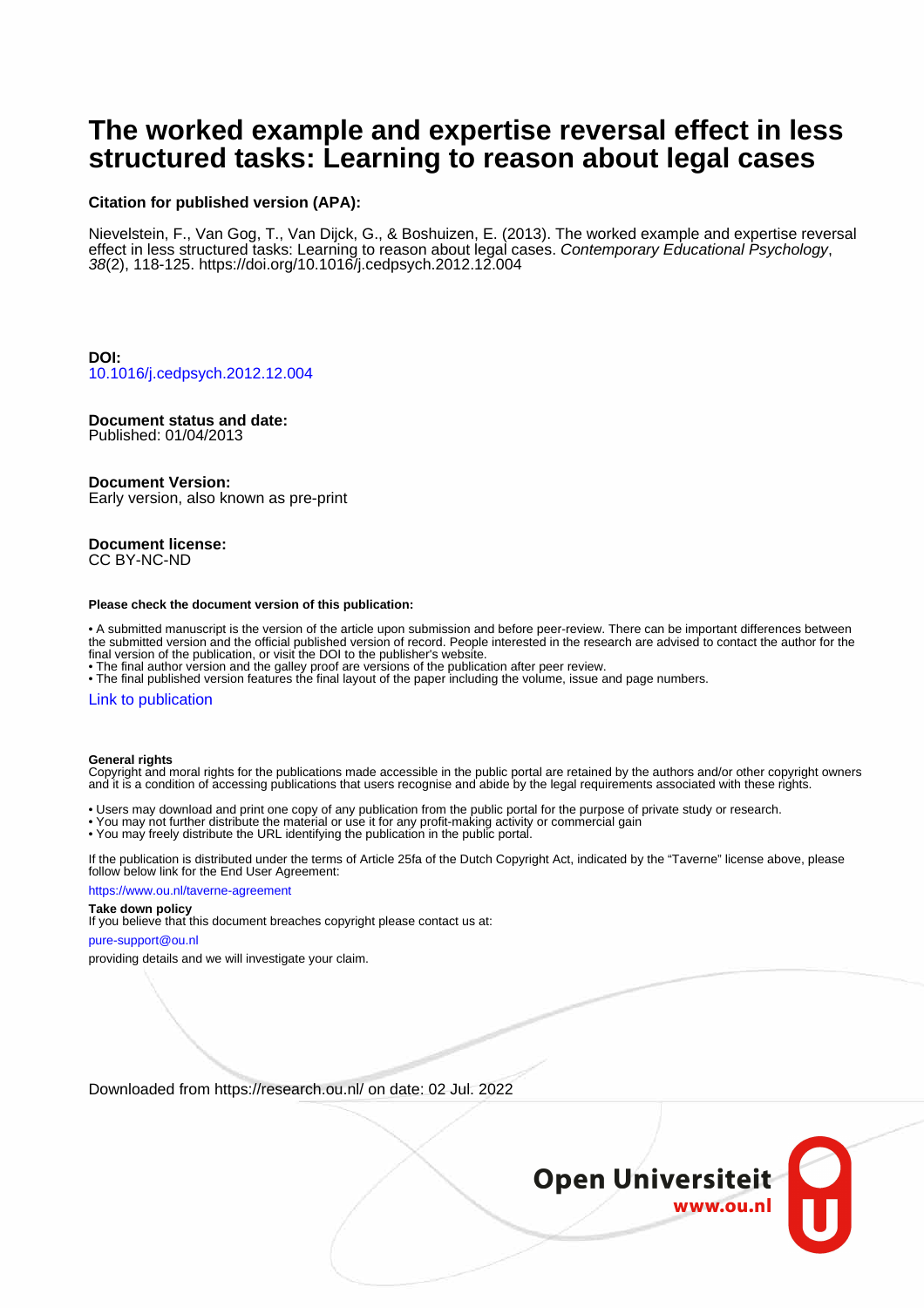# The worked example and expertise reversal effect in less structured tasks: Learning to reason about legal cases

# Fleurie Nievelstein<sup>a</sup>, Tamara van Gog<sup>b</sup>, Gijs van Dijck<sup>c</sup>, Henny P. A. Boshuizen<sup>a</sup>

a Center for Learning Sciences and Technologies, Open University of the Netherlands, Heerlen, The Netherlands

b Institute of Psychology, Erasmus University Rotterdam, The Netherlands

c Faculty of Law, Tilburg University, Tilburg, The Netherlands

Preprint of

Nievelstein, F., van Gog, T., van Dijck, G., & Boshuizen, H. P. A. (2013). *Contemporary Educational Psychology, 38*, 118–125.

http://dx.doi.org/10.1016/j.cedpsych.2012.12.004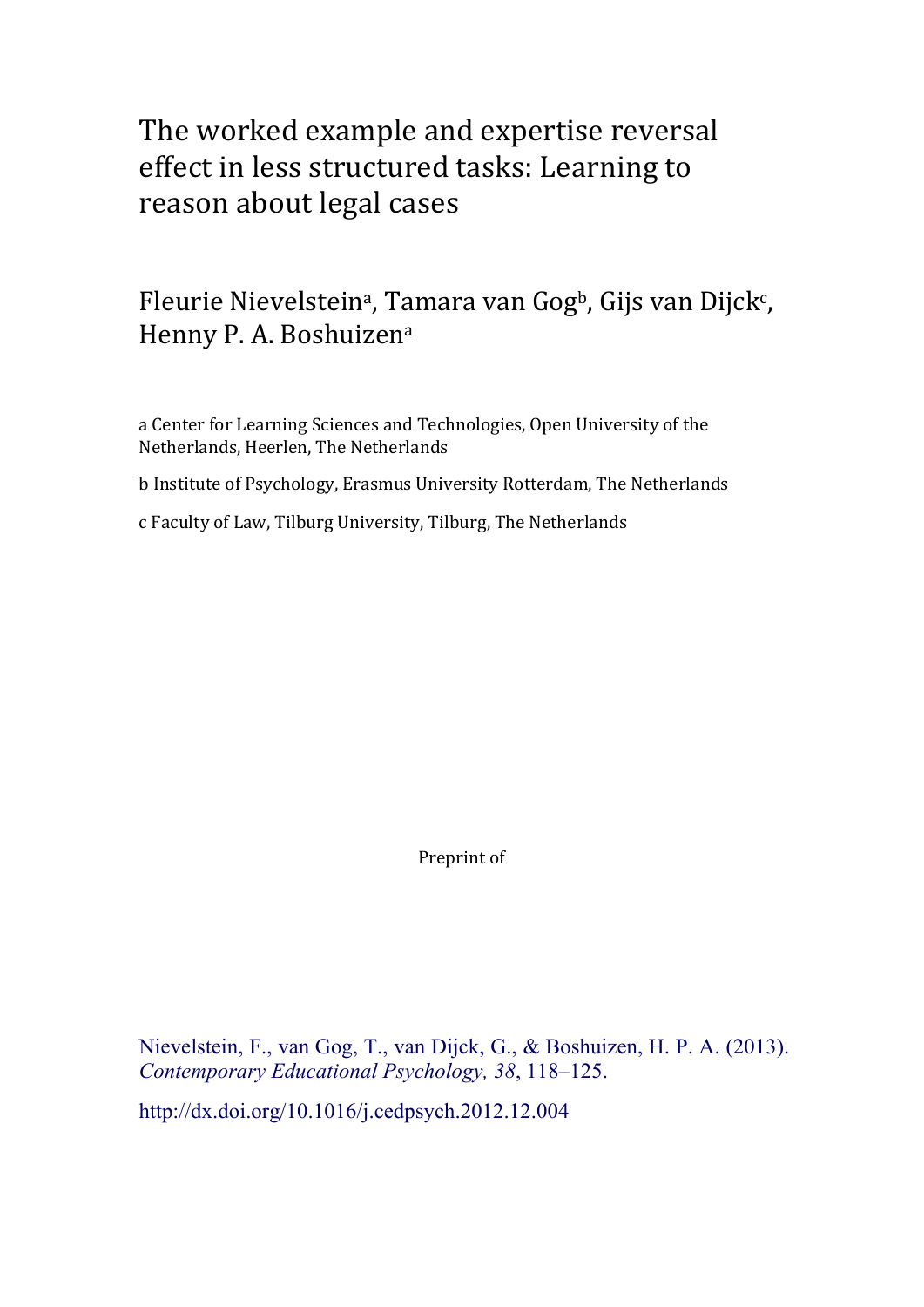# **Abstract**

The worked example effect indicates that learning by studying worked examples is more effective than learning by solving the equivalent problems. The expertise reversal effect indicates that this is only the case for novice learners; once prior knowledge of the task is available problem solving becomes more effective for learning. These effects, however, have mainly been studied using highly structured tasks. This study investigated whether they also occur on less structured tasks, in this case, learning to reason about legal cases. Less structured tasks take longer to master, and hence, examples may remain effective for a longer period of time. Novice and advanced law students received either a description of general process steps they should take, worked examples, worked examples including the process steps, or no instructional support for reasoning. Results show that worked examples were more effective for learning than problem-solving, both for novice and advanced students, even though the latter had significantly more prior knowledge. So, a worked example effect was found for both novice and advanced students, and no evidence for an expertise-reversal effect was found with these less structured tasks.

# **Keywords**

Worked examples, Expertise, Cognitive load, Law education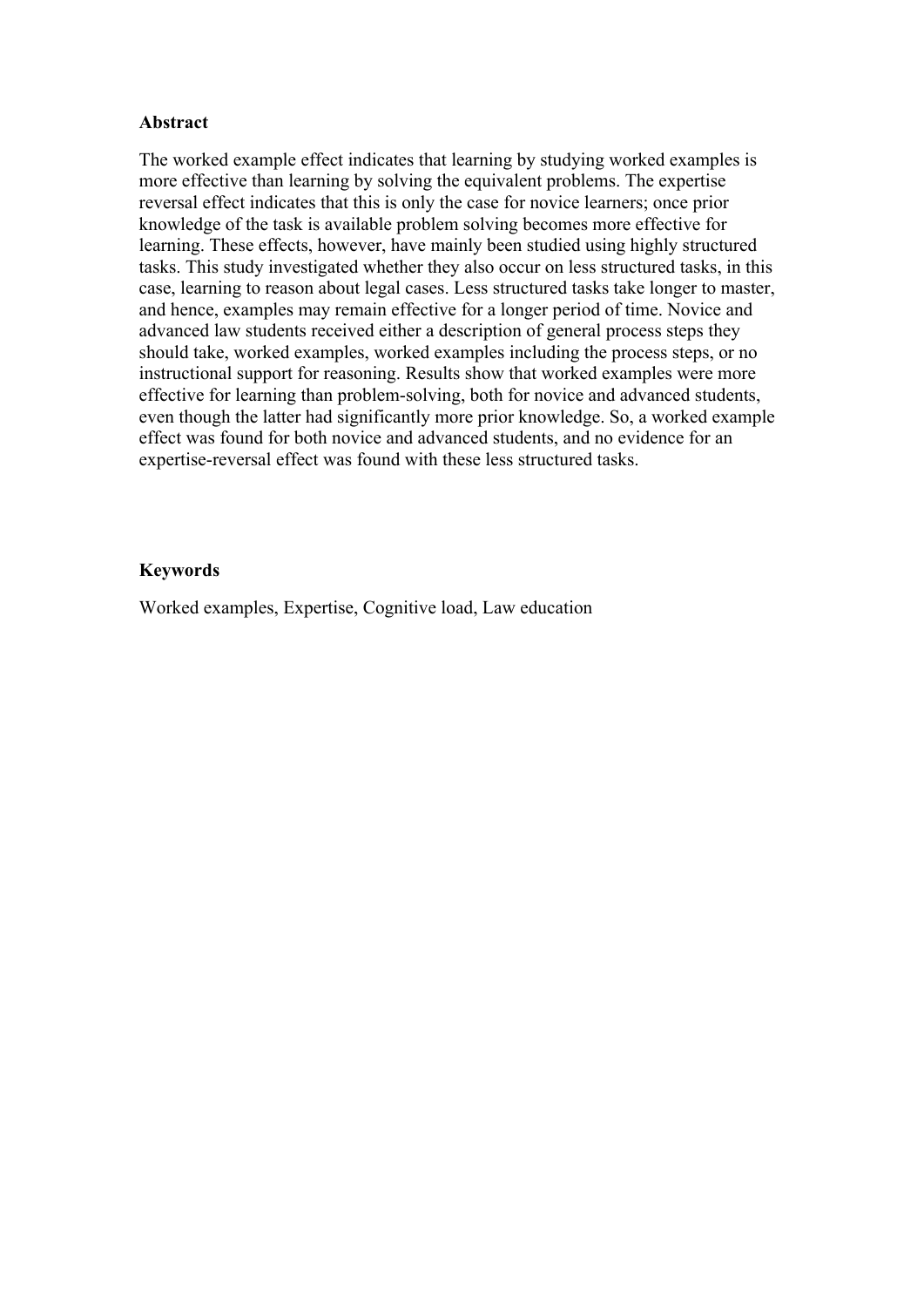## **1. Introduction**

A worked-example provides learners with a description not only of the initial problem state and the goal like conventional problems do, but also with a description of the entire solution procedure. The worked example effect indicates that instruction that relies more heavily on studying worked examples is more effective (i.e., higher learning outcomes) and efficient (i.e., equal/higher learning outcomes with lower/equal investment of time or effort) for novice learners than instruction consisting only of practicing with solving equivalent conventional problems (see for reviews Atkinson, Derry, Renkl, & Wortham, 2000; Renkl, 2005; Sweller, Van Merriënboer, & Paas, 1998; Van Gog & Rummel, 2010). The worked example effect used to be investigated with conventional problem solving without any instructional support or guidance as a control condition, which, according to some, was an unfair comparison condition (Koedinger & Aleven, 2007). However, recent studies have demonstrated that a heavier reliance on examples also has beneficial effects compared to tutored problem solving only (e.g., McLaren, Lim, & Koedinger, 2008; for a review, see Salden, Koedinger, Renkl, Aleven, & McLaren, 2010).

Cognitive load theory explains the worked example effect in terms of cognitive demands imposed by problem solving and example study. When confronted with a problem, novice learners can only rely on generic problem-solving strategies such as means–ends analysis, which is aimed at reducing the difference between the current problem state and the goal state (Sweller, 1988). This might be a good strategy to solve an unknown problem (i.e., performance), but it poses very high load on working memory and does not seem to contribute much to learning (Sweller, 1988; Sweller et al., 1998), that is, the capability to perform the task after the practice session as a result of practice (Salmoni, Schmidt, & Walter, 1984). By providing novices with worked examples to study, their attention can be fully devoted to learning how the problem should be solved (Sweller et al., 1998).

Worked examples are considered to be mainly effective for novices' learning; for more advanced students an 'expertise reversal effect' (see Kalyuga, 2007; Kalyuga, Ayres, Chandler, & Sweller, 2003; Kalyuga & Renkl, 2010) seems to occur. The expertise reversal effect constitutes ''a reversal in the relative effectiveness of instructional methods as levels of learner knowledge in a domain change'' (Kalyuga & Renkl, 2010, p. 209). This can either be a full reversal (e.g., the method or format that enhances novices' learning, hampers more advanced students' learning – or vice versa) or a partial reversal (e.g., the method or format that enhances novices' learning, has no effect on more advanced students' learning – or vice versa). This effect has been found with various instructional materials, including worked examples (Kalyuga, Chandler, Tuovinen, & Sweller, 2001). Kalyuga et al. demonstrated that instruction consisting of studying worked examples was effective for learners with little – if any – prior knowledge, but lost its effectiveness and even hampered learning for more advanced students who had some prior knowledge. It is assumed that the expertise reversal effect is caused by a 'redundancy effect' (Kalyuga, 2007; Kalyuga & Renkl, 2010; Kalyuga et al., 2003). The redundancy effect has mainly been studied with instructional materials other than worked examples (for a review, see Sweller, 2005; Sweller et al., 1998), and shows that cognitive load is increased and learning is hampered when redundant information has to be processed. This can be either the case when the same information is presented in two different media (e.g., text and picture), so that either one could also have been understood in isolation, or when information is enhanced or elaborated with additional information in the same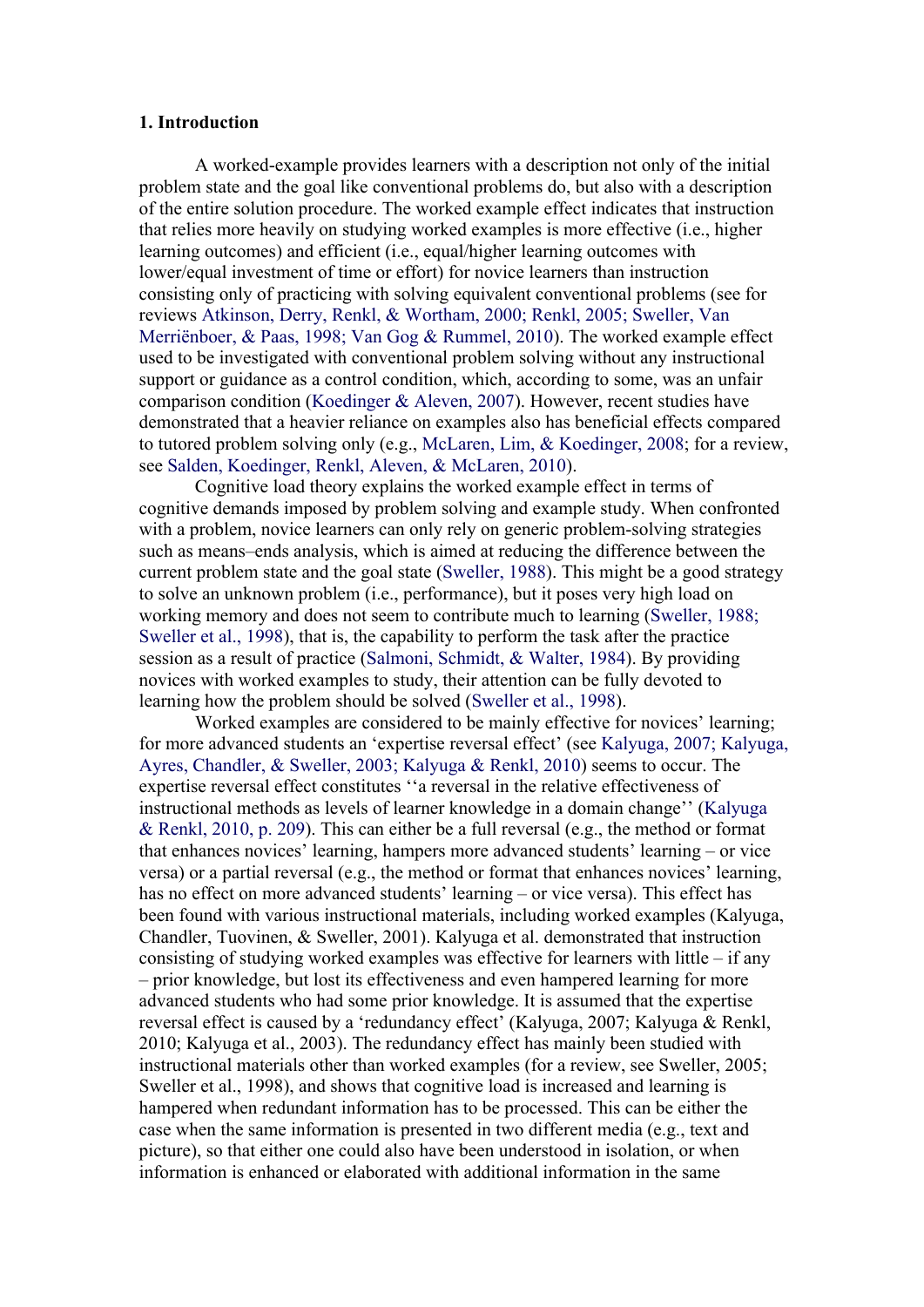medium (e.g., a text enhanced with additional explanations) while learners do not need this additional information (Sweller, 2005). Regarding worked examples, the worked-out solution steps become redundant for more advanced students. That is, because those students have acquired a schema that can guide their problem solving, studying worked out steps is an unnecessary activity for them. Because processing redundant worked-out steps induces ineffective working memory load and also prevents students from practicing with problem solving by themselves from which more advanced students' learning might still benefit, learning is hampered for advanced students by example study relative to problem solving (Kalyuga & Renkl, 2010; Kalyuga et al., 2001).

It should be noted, however, that both the worked example effect and the expertise reversal effect have been mainly studied using well-structured cognitive tasks such as algebra (e.g., Sweller & Cooper, 1985), statistics (e.g., Paas, 1992), geometry (e.g., Paas & Van Merriënboer, 1994; Schwonke et al., 2009), mechanics (e.g., Kalyuga et al., 2001), chemistry (McLaren et al., 2008), or physics (e.g., Reisslein, Atkinson, Seeling, & Reisslein, 2006; Van Gog, Kester, & Paas, 2011; Van Gog, Paas,&Van Merriënboer, 2006). An important aspect of well-structured tasks is that they rely on the application of a limited number of concepts, rules, and principles; they have a clear goal and an algorithmic solution path. They can be contrasted with illstructured tasks, in which the problem description is not well specified, the goal is unclear, there is uncertainty about the concepts and rules to apply, and for which multiple possible solution paths or multiple possible solutions may even exist (Jonassen, 1997; Van Merriënboer, 1997). In many professions (e.g., law and medicine) people are confronted with ill-structured tasks. During training, and especially early on in training, the complexity of those ill-structured tasks is usually constrained, so as to allow learners who still need to acquire the knowledge and skills to handle these tasks to engage in relatively authentic problems, without cognitively overloading them (Van Merriënboer, 1997). Because such training tasks are not wellstructured, but not fully ill-structured either, we will refer to them as 'less-structured tasks' here. Far fewer studies have addressed the effects of examples using less structured tasks such as, for example, learning to recognize designer styles (Rourke & Sweller, 2009), learning to collaboratively diagnose a patient and design a treatment plan (Rummel&Spada, 2005), or learning argumentation skills (Schworm & Renkl, 2007).

Schmidt, Loyens, Van Gog, and Paas (2007) suggested that findings concerning beneficial effects of instructional formats that provide high levels of guidance, such as worked examples, that were obtained with well-structured tasks might not necessarily apply to less structured tasks. The studies by Rourke and Sweller (2009), Rummel and Spada (2005), and Schworm and Renkl (2007) suggest, however, that worked examples may also be effective with less structured tasks. In addition, Rourke and Sweller, in their study on teaching art students to recognize the style characteristics of different different designers, showed that second year students benefitted relatively more from example study than first year students. In other words, they did not find indications for an expertise-reversal effect; example study was also beneficial for second year students. Rourke and Sweller assumed this was because second year students had developed a higher level of visual literacy, that is, the ability to interpret or make meaning from images, a skill that might be required to optimally learn from the examples of this less structured task. In sum, their findings suggest that advanced students might still benefit from examples. It is not entirely clear though, whether this was the case because the tasks they used were simply more suited for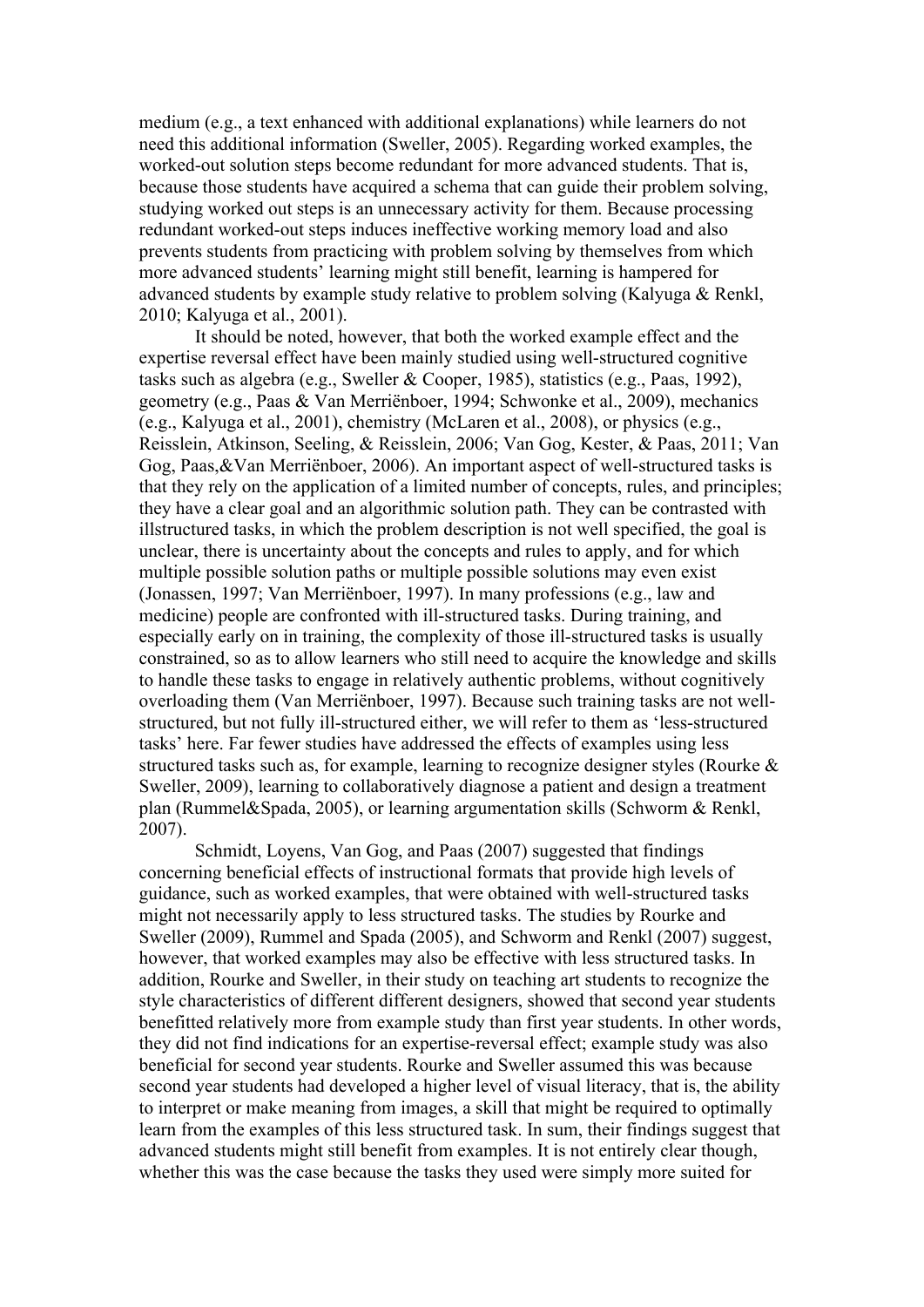second year students. Therefore, the present study investigated the worked example effect and the expertise reversal effect using a less structured cognitive task, that is, reasoning about legal cases, with tasks tailored to the level of novices (i.e., cases at the level of difficulty of a first-year law course).

# **2. Reasoning about cases in law education: challenges for novices**

Reasoning about legal cases plays a pivotal role in law education in both the Civil or European-Continental and the Common or Anglo-Saxon law systems. It is a complex cognitive task that requires the integration of interrelated information elements and the coordination of different cognitive processes in order for learning to occur (and the higher the number of interrelated elements a task contains, the higher the intrinsic cognitive load a task imposes; Sweller et al., 1998), and has many variable elements: Students have to read cases, formulate questions, search in information sources for applicable laws and provisions, check whether rules and provisions can be applied to the case, and finally, provide convincing, substantive argumentation to those questions, during which they also have to take into account possible counter arguments from the opposite party (Blasi, 1995; Sullivan, Colby, Welch-Wegner, Bond, & Shulman, 2007).

The number of variable elements in a task is related to structuredness: whereas highly structured tasks are constituted mainly of consistent (or recurrent) elements which rely on algorithmic, rule-based behavior after training, less structured tasks additionally contain a high amount of variable (or non-recurrent) elements which have to be performed in varying ways across problem situations (Van Merriënboer, 1997; Van Merriënboer & Kirschner, 2007). This also means that, in contrast to consistent elements, variable elements cannot be fully automated as a result of practice. Yet, individuals with higher levels of expertise can perform variable task aspects far more effectively and efficiently than novices, as a result of their experience with many task variations (see e.g., Boshuizen & Schmidt, 1992, 2008; Sweller et al., 1998; Van Merriënboer & Kirschner, 2007). Because of the need to gain experience with many task variations, however, it becomes harder or may take longer to develop expertise on a task that is less or ill-structured (Custers, Boshuizen, & Schmidt, 1998) than on tasks that are highly structured, for which problem-solving procedures can be applied similarly across a certain category of tasks (Van Merriënboer, 1997).

Given the complexity of reasoning about legal cases, it is not surprising that research has shown that many law students, especially novices, experience difficulties with reasoning about cases (Sullivan et al., 2007; Vranken, 2006). One major reason for these difficulties is that novice law students lack the necessary conceptual knowledge to interpret a case (Blasi, 1995; Deegan, 1995; Lindahl, 2004; Nievelstein, Van Gog, Boshuizen, & Prins, 2008). Without that knowledge, students are not able to understand the information in the case and to frame the problem in the correct legal context (Deegan, 1995; Lindahl, 2004; Lundeberg, 1987; Sullivan et al., 2007; Vranken, 2006).

Another difficulty for novices lies in the use of the extensive information sources that are normally used during reasoning about a case such as codes or documented jurisprudence. Nievelstein, Van Gog, Boshuizen, and Prins (2010) showed that novice, first-year students who could use the civil code during problem solving as they normally do, performed no better than novice students who had no information other than the case description at their disposal. Advanced, third-year students who had followed several courses on the topic did perform better when they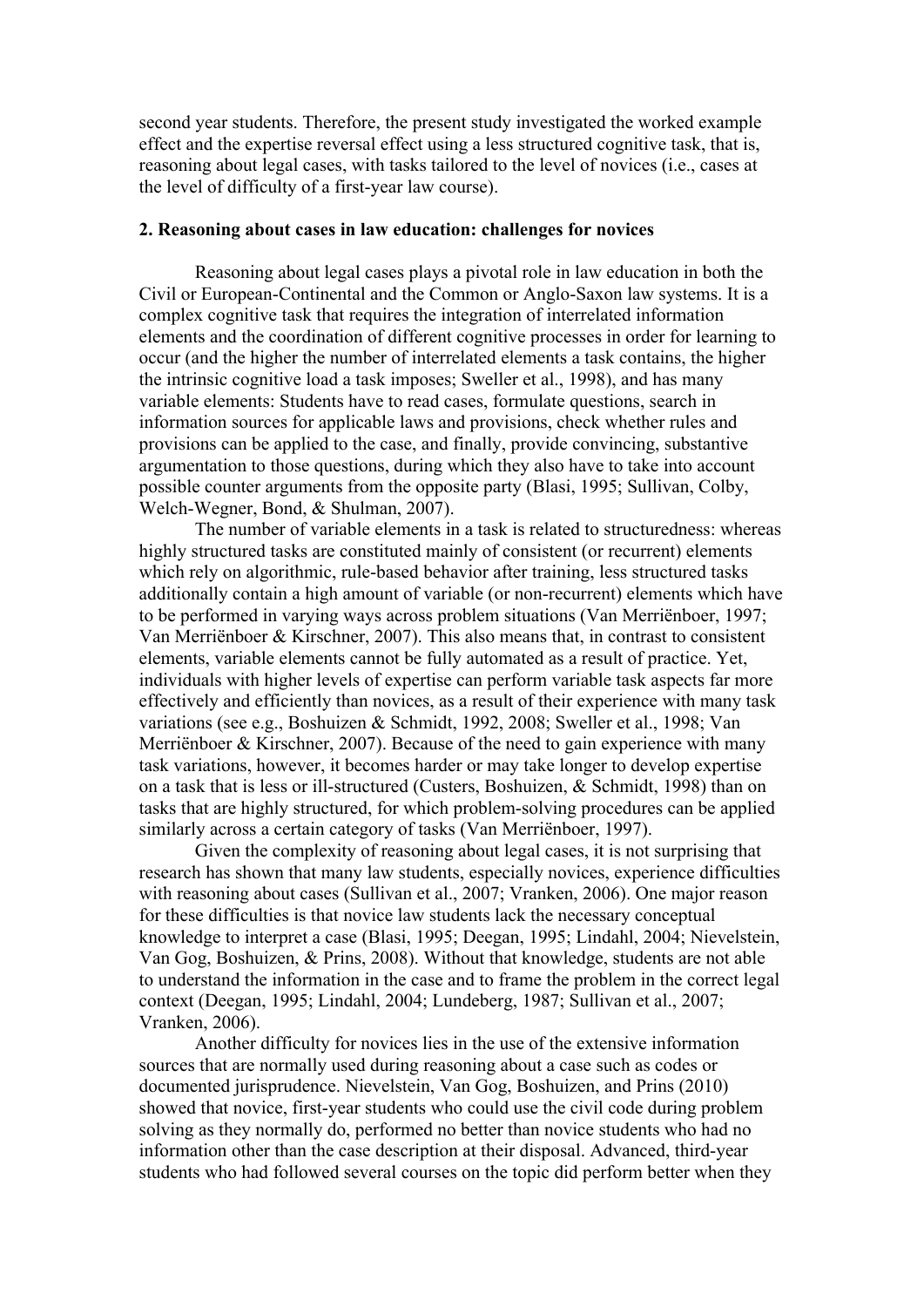could use the code. The reason may be that effective use of such extensive information sources also relies to a large extent on conceptual knowledge to guide the search process and to be able to interpret the information that is found, and, moreover, requires knowledge of how the source is organized (e.g., Nievelstein et al., 2010). Without such knowledge, students are likely to engage in ineffective search processes, which impose a high cognitive load but do not contribute much to learning (i.e., extraneous load; Sweller et al., 1998). Indeed, it has been shown that novice law students learned significantly more when the extraneous load imposed by ineffective search processes during learning was reduced by providing students with a condensed civil code that contained only those articles relevant for the cases at hand, rather than the complete code which they normally have to use (Nievelstein, Van Gog, Van Dijck, & Boshuizen, 2011).

Although this condensed code provided effective instructional support for learning, there was still a substantial amount of room for improvement in the test performance scores in the study by Nievelstein et al. (2011). Therefore, instructional formats offering higher degrees of instructional guidance, such as descriptions of 'process steps' or worked examples, might be even more beneficial for novice law students' performance.

Process steps provide a description of a general, systematic approach to problem solving that students should follow, but students still have to work-out each step themselves (in contrast to worked examples, where all steps are worked out for the student to study), and in law, they can be based on Toulmin's model of argument (Toulmin, Rieke, & Janik, 1984). The question is though, whether process steps would provide a sufficient degree of guidance for novices, given that the steps are not worked out. Findings by Van Gog et al. (2006) using a structured task showed that presenting students with a description of a systematic approach to problem solving did not improve novices' learning compared to problem solving without any support. The question is, however, whether this also applied to less structured tasks, and moreover, the effects of process steps as a function of expertise have not yet been explored. For advanced students, process steps might be an appropriate form of support, because they provide guidance at a general level and advanced students might have sufficient prior knowledge to be able to work out those steps themselves.

#### 3. The Present Study

In sum, the present study investigated whether novice and advanced law students' reasoning about cases would improve when, during the learning phase, they were presented with worked examples to study rather than with the same cases to solve themselves, and/or with process steps derived from Toulmin's model of argument that describe a general systematic approach to solving cases. It is hypothesized that novices would learn most from studying worked examples, either with or without process steps being made explicit, because they lack the necessary knowledge to solve cases. In addition, in line with previous research on the worked example effect, it is expected that these beneficial effects on learning are obtained with less acquisition time and less investment of mental effort (see Sweller et al., 1998). When the findings concerning the expertise reversal effect would not apply to less structured tasks, advanced students would also benefit from studying worked examples; however, when they would apply, then the process steps, which provide more general guidance, or no guidance at all, would be more beneficial for advanced students' learning.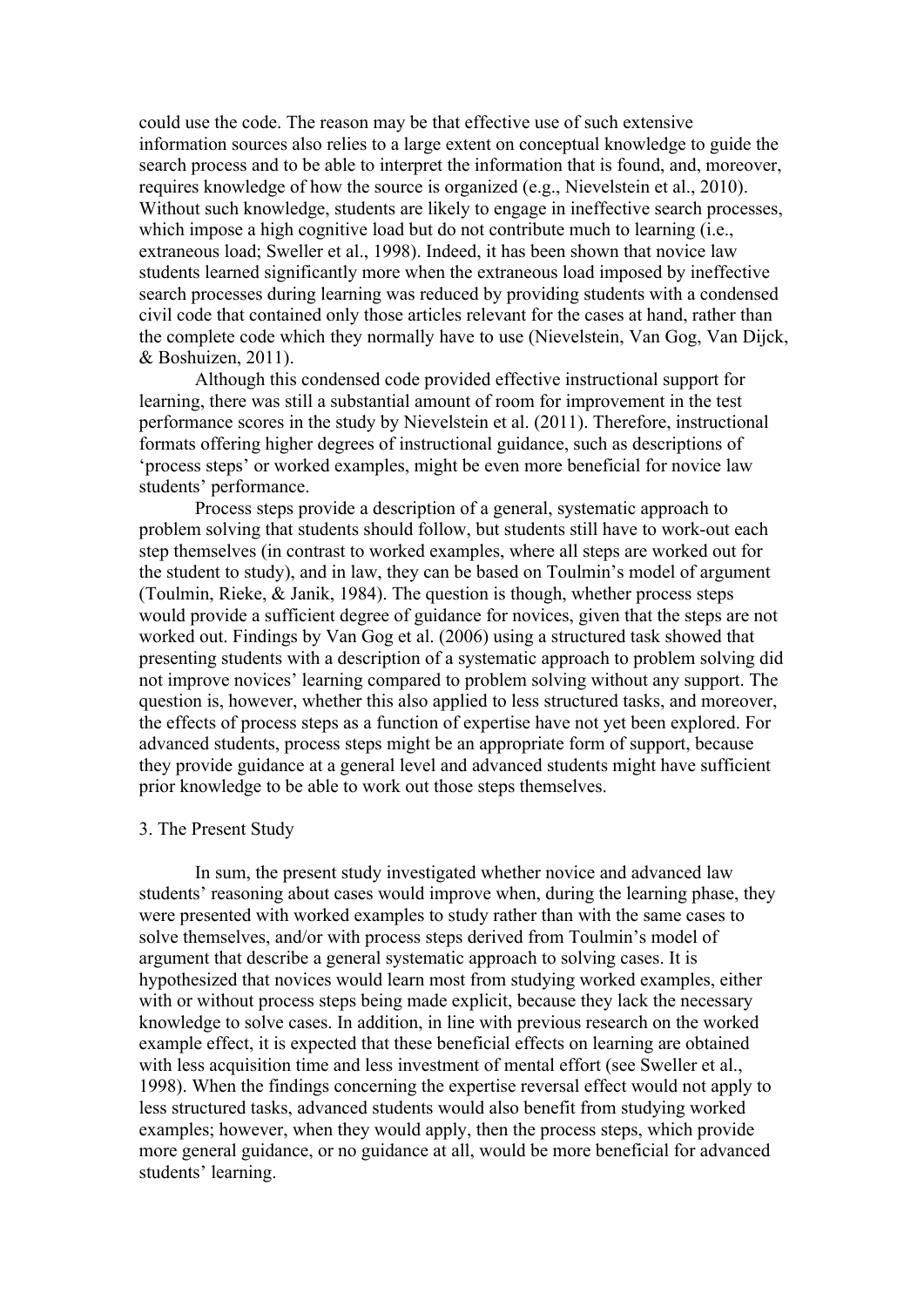#### 4. Method

## 4.1. Participants

Seventy-five first-year law students and 36 third-year law students from a Dutch university volunteered to participate in this study, after they had received information on the study in general, what was expected of them if they would participate, how their data would be handled (confidentiality), what they would receive in return for their participation, and how to contact the experimenter. None of the first-year students had taken the introductory course on private law and, accordingly, were novices on the topic. The third-year students had completed several courses on private law. For their participation, first-year students received a financial compensation of  $E10$  and a small amount of course credit on a written exam. Thirdyear students received a financial compensation of  $\epsilon$ 30.

This Law School sets a limit on the total number of students enrolling; at the time the study was conducted there were approximately 400 first-year students. The majority of students enter law school when they are approximately 18 or 19 years old, after completing the highest level of secondary education that gives access to university (i.e., pre-university education, which has a 6-year duration). Another possible entry route is via general secondary education (the middle tract with a 5-year duration) and 1 or 2 years of higher professional education in a relevant discipline. Finally, a small number of students enter Law School with a completed higher education degree (either professional or university education) in another area, or after several years of work experience.

## 4.2. Design

A 2 x 2 x 2 factorial design with the factors Worked Examples (Yes vs. No; i.e., Worked Examples vs. Problem Solving), Process Steps (Yes vs. No) and Student Expertise (First-year vs. Third-year) was used. As a result, at each student expertise level, there were four conditions: 'Worked Examples + Process Steps' (first-year, *n* = 19; third-year, n = 9), 'Worked Examples - No Process Steps' (first-year, *n* = 19; third-year,  $n = 9$ ), 'Problem Solving + Process Steps' (first-year,  $n = 19$ ; third-year, n  $= 9$ ), and 'Problem Solving - No Process Steps' (first-year,  $n = 18$ ; third-year,  $n = 9$ ).

### 4.3. Materials

The materials used here were identical to those used by Nievelstein et al. (2011).

## 4.3.1. Electronic experimental environment

All materials, that is, a prior knowledge test, two learning tasks, one test task, and mental effort rating scales, were presented in a web-based experimental environment. The environment logged participants' responses and time-on-task.

# 4.3.2. Prior knowledge test

The prior knowledge test measured conceptual knowledge, by asking students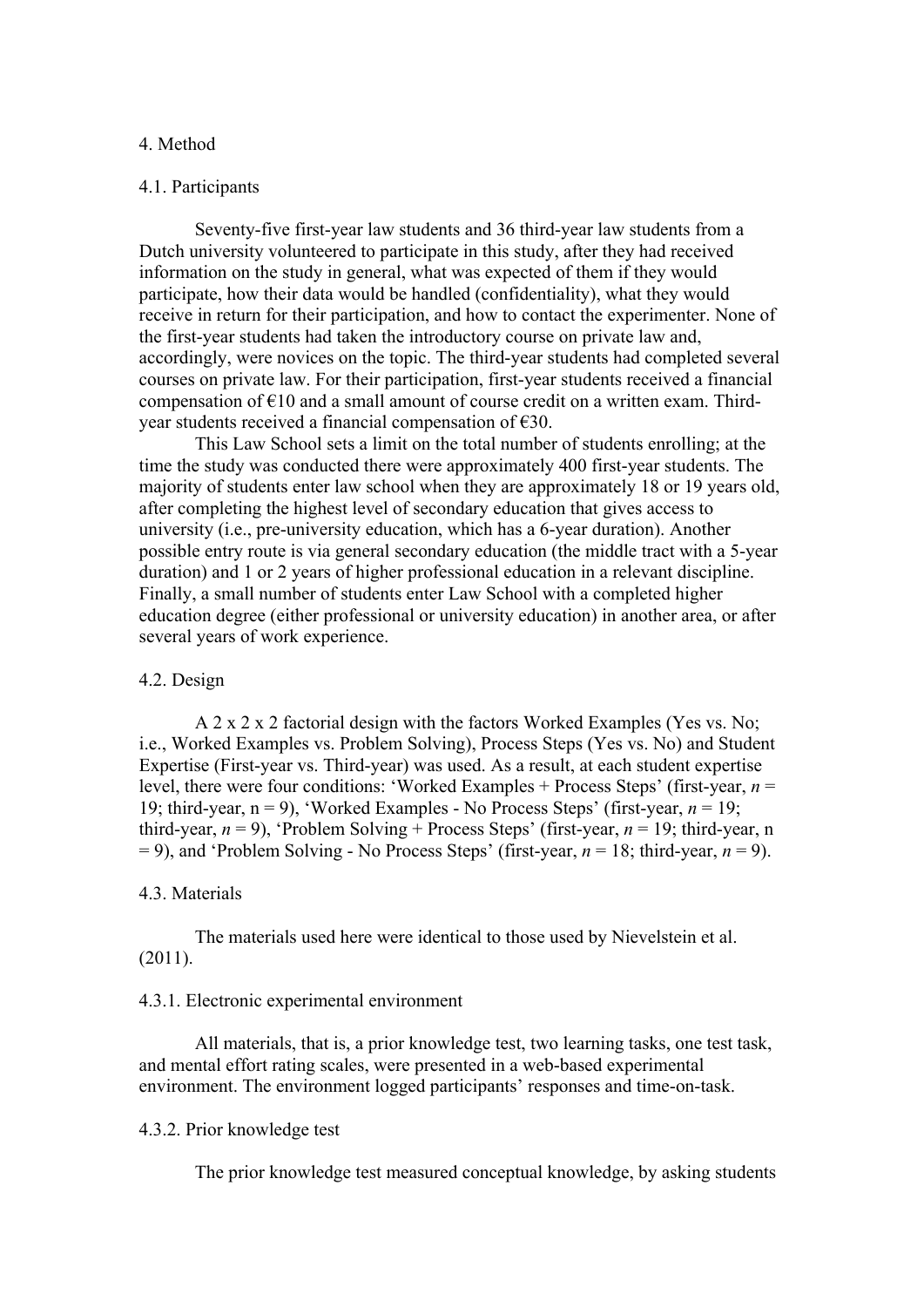to provide the definitions of 21 concepts related to the learning tasks, for example, 'owner', 'transfer of property', or 'gift'. It served the purpose of checking whether random assignment was successful in ruling out prior knowledge differences among conditions and whether advanced students indeed had more prior knowledge than novices.

### 4.3.3. Learning tasks

The learning tasks consisted of two civil law cases appropriate for first-year students, with the same underlying theme, that is, whether or not someone had ownership after the transfer of property, but different contexts. The context of transfer of property in the first learning task had the sequence of rent – sell – gift. That is, person A rented a pair of skis from person X, then sold the skis to person B, who in turn gave the skis to person C as a present. The context of transfer of property in the second learning task had the sequence of rent – gift – gift. That is, person A rented a high-pressure pistol from person X, gave the pistol to person B as a present, who in turn, gave the pistol to person C as a present. The learning tasks appeared in text on the computer screen.

In the Process Steps conditions, five generic steps were provided to guide students' reasoning about the case, derived from Toulmin's model of argument (Toulmin et al., 1984): grounds, warrants, backings, rebuttals, qualifiers, and conclusion(s). First, the legally relevant facts (grounds) have to be distinguished and extract from the case information. Based on the relevant facts, applicable sources of law referred to as warrants (e.g., rules of law and statutes) have to be identified, along with possible additional information like a reference to generally accepted knowledge, norms or court judgments, which can strengthen the warrant (i.e., backings). These warrants and backings have to be compared to the grounds to test whether rules are indeed applicable to these facts. Applicable rules of law have to be placed in a specific sequence in which the more specific rules will be tested after the more general rules have proven valid. Rebuttals concern information elements from the case that are exceptions on rules, and the qualifier reflects the probability of a legally correct conclusion on the basis of the available grounds, warrants, backings and rebuttals. The final conclusion (i.e., judgment) should be drawn, based on what could be asserted from the available information. These steps to be taken by the students were listed in the instructional text above the case, and were presented in diagrammatic form beside the case. Participants received the instruction to substantiate the case according to those five steps.

In the worked examples conditions, a worked-out step-by-step argumentation according to the steps of Toulmin's model was provided of the case, with the instruction to carefully study the worked examples and to try to understand why these problem solving solutions were applied to the case. In the combined 'Worked Examples + Process Steps' condition, the process steps were explicitly mentioned in the worked examples and were presented in diagram next to the case, whereas in the examples only condition, they were only implicitly present through the worked out solutions (see also Van Gog et al., 2006; Van Gog, Paas, & Van Merrienboer, 2008).

Below the case was either a typing window in which students were required to write their argumentation about who became owner of the object after the transfer of the skis and the high-pressure pistol, respectively. There was no limitation on the number of characters that could be typed in this window. In the worked examples conditions, the worked-out solution was presented in his window and students could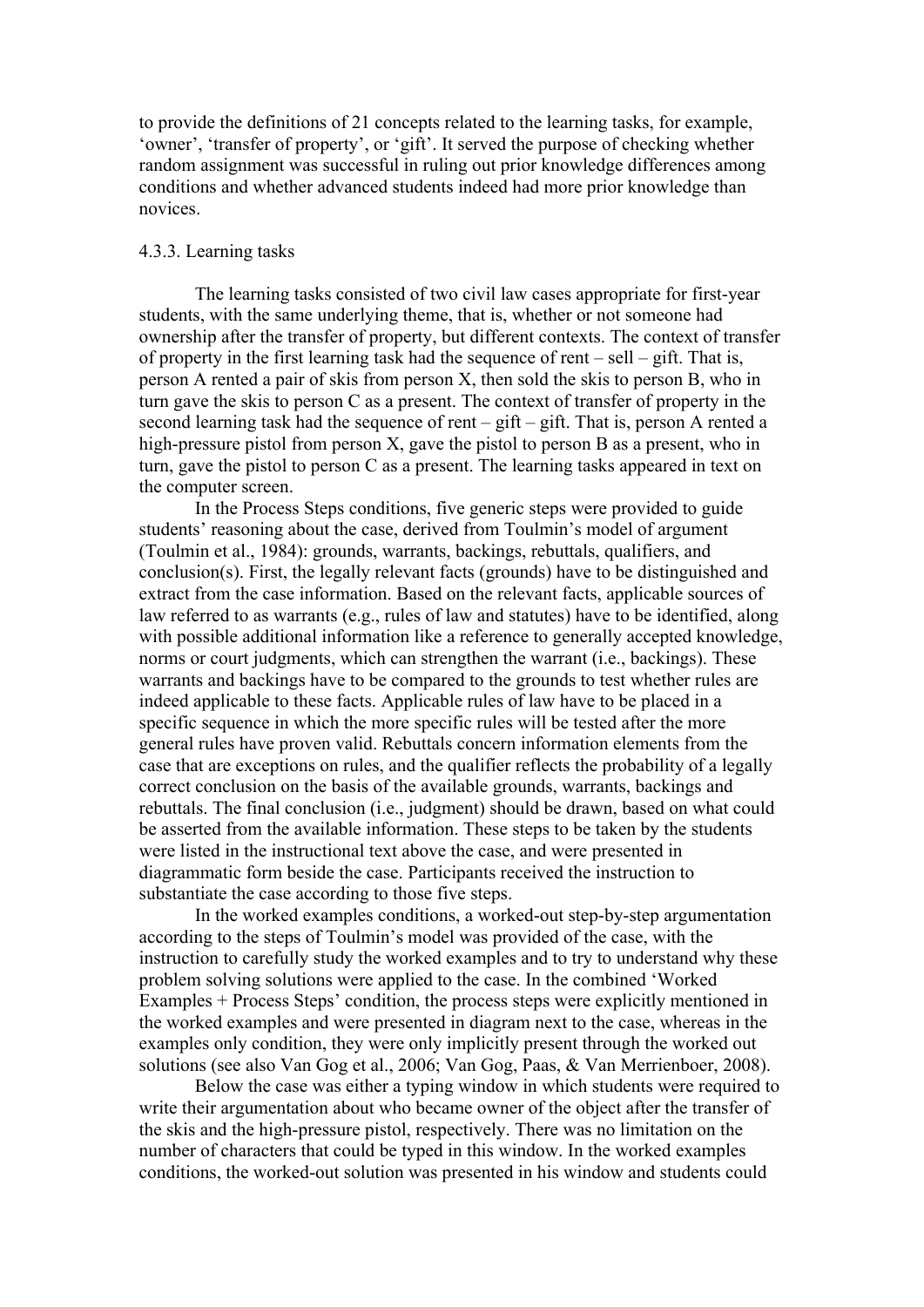not type any text themselves. All students had the Dutch civil code (a book) at their disposal.

### 4.3.4. Test task

The test task consisted of a case that was again about ownership and transfer of property, but the context of transfer of property in this test task had the sequence of rent – gift – sell. That is, person A rented a scooter from person  $X$ , gave the scooter to person B as a present, who in turn, sold the scooter to person C. It was presented in text on the computer screen, with a typing window below the task, in which students were required to write their argumentation about who became owner of the object after the transfer of the scooter. Students could again use the civil code.

#### 4.3.5. Mental effort rating scale

Invested mental effort was measured using the 9-point subjective rating scale developed by Paas (1992). The scale ranged from very, very low mental effort (1) to very, very high mental effort (9). This rating scale is widely used in educational research (see Paas, Tuovinen, Tabbers, & Van Gerven, 2003; Van Gog & Paas, 2008). Mental effort reflects the actual cognitive load, that is, the cognitive capacity that is actually allocated to accommodate the demands imposed by the task (Paas et al., 2003).

#### 4.4. Procedure

Two-hour group sessions with maximally 20 participants per session were scheduled in a computer room at the law school. In each session, participants were randomly assigned to one of the four conditions, by having the experiment leader randomly hand out login codes that were coupled to conditions. Participants first received a short oral explanation about the procedure. Then, they were instructed to log onto the electronic learning environment and follow the directions on the screen. They could work at their own pace. All participants first completed the prior knowledge test. Then they received the two learning tasks either with or without process steps and as worked examples or problems, depending on their assigned condition. In all conditions, the test task followed immediately after the completion of the learning tasks. After each learning task and the test task, they rated their perceived amount of invested mental effort. After they had filled out the last mental effort rating scale, participants were automatically logged out of the system. Then, participants were debriefed and thanked for their participation.

#### 4.5. Data analysis

The concept definitions students provided on the prior knowledge test were rated according to their formal definitions in a Dutch legal dictionary (Algra et al., 2000). The formal definitions of the concepts consisted of one, two, or three parts. For each of these parts correctly mentioned, one point was assigned. A total of 34 points could be gained.

Performance on the test task was analyzed according to a scoring model developed by a private law professor, comparable to the models used to score examinations. The number of points to be gained for each argument, depended on the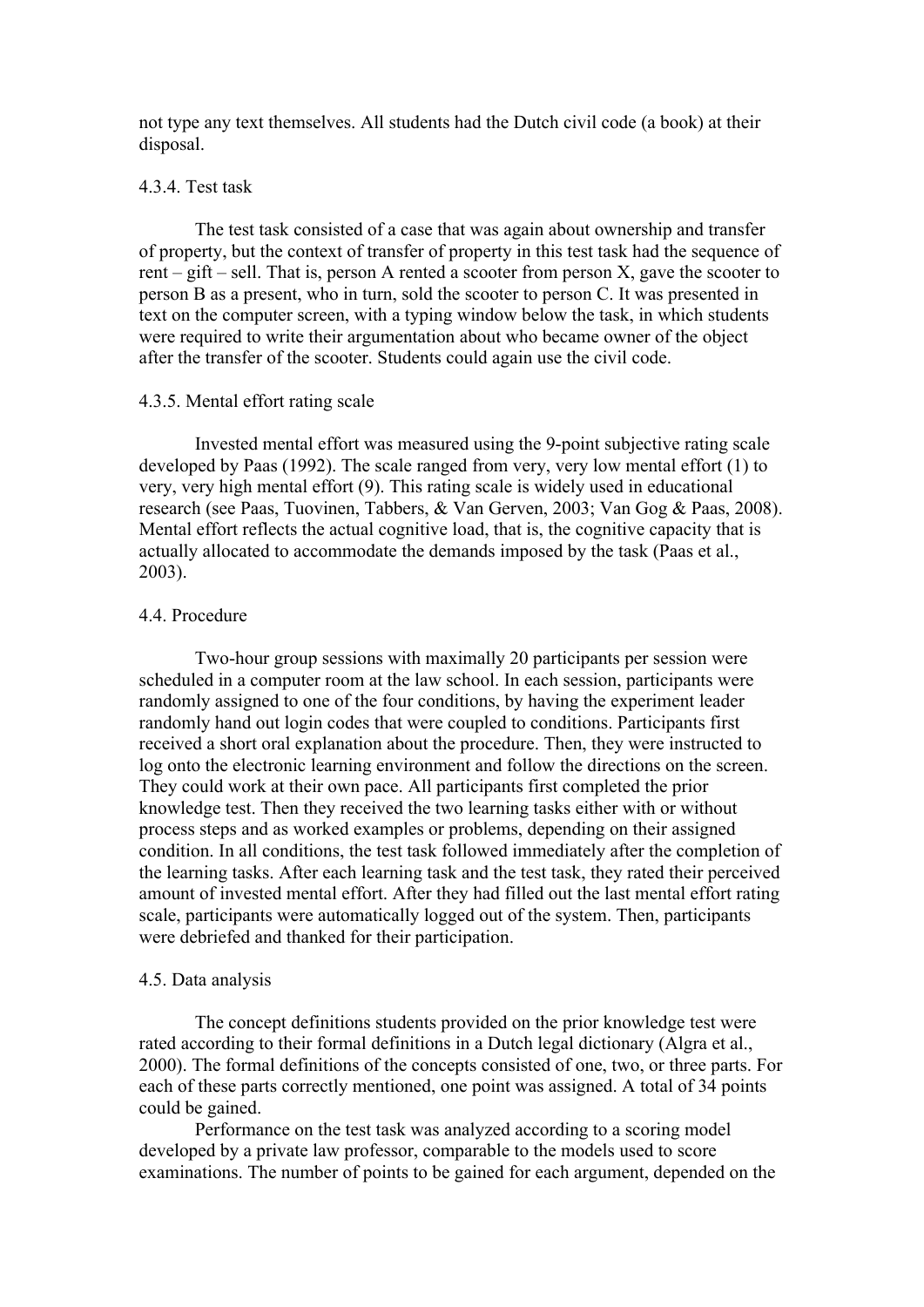importance of the argument to reach the correct solution. In total 100 points could be gained (see also Nievelstein et al., 2011). Two raters scored 10% of the data. The Intraclass Correlation Coefficient (ICC; Shrout & Fleiss, 1979) was .82 for the prior knowledge test and .87 for the test case. The remaining data were scored by a single rater and this rater's scores were used in the analyses.

# 5. Results

Tables 1a and 2 present the means and standard deviations of the entire sample of, respectively, first-year students' and third-year students' performance scores, mental effort ratings, and time on task. Because of the differences in participant numbers, the data for the first-year students and third-year students will be analyzed separately using 2 x 2 ANOVAs, and a comparison between first-year and third-year students will be made using non-parametric Mann–Whitney *U* tests.

For all analyses reported here, a significance level of .05 is used. For the ANOVAs Cohen's f is provided as a measure of effect size with .10, .25, and .40, corresponding to small, medium, and large effects, respectively (Cohen, 1988). For the Mann–Whitney U tests, r is provided as a measure of effect sized with .1, .3, and .5, corresponding to small, medium, and large effects, respectively  $(r = Z/\sqrt{N})$ ; Field, 2009).

## 5.1. Prior knowledge

Prior knowledge data from 6 first-year students and 2 third-year students were lost due to a server connection failure, so in contrast to the other analyses, the analysis of prior knowledge of the first-year students is based on: 'Worked Examples + Process Steps' *n* = 18; 'Worked Examples - No Process Steps' *n* = 18; 'Problem Solving + Process Steps'  $n = 16$ ; 'Problem Solving - No Process Steps'  $n = 17$ , and for the third-year students 8 rather than 9 participants were left in the 'Worked Examples + Process Steps' and 'Problem Solving + Process Steps' conditions. ANOVAs showed that there were no differences in prior knowledge among conditions in the group of first-year students,  $F(3,65) = .51$ ,  $p = .675$  and in the group of third-year students,  $F(3,30) = .02$ ,  $p = .998$ . As expected, a t-test showed that thirdyear students  $(M = 17.12, SD = 3.13)$  had significantly more prior knowledge than first-year students ( $M = 8.86$ ,  $SD = 2.85$ ),  $t(101) = -13.39$ ,  $p < .001$ , Cohen's  $d = 2.75$ (approximately equal to Cohen's  $f = 1.38$ ).

#### 5.2. First-year students

Prior to the analyses on the first-year students' data, outliers as identified by SPSS boxplots were removed, which were: the learning phase effort data of four participants (one in the Worked Example + Process Steps condition, two in the Worked Example condition, and one in the Problem Solving + Process Steps condition), time on task data of one participant (in the Problem Solving  $+$  Process Steps condition), test performance data of three participants (one in the Problem Solving + Process Steps condition and two in the Problem Solving condition), and test effort data of four participants (two in the Worked Example + Process Steps condition and two in the Problem Solving condition). The means and standard deviations after removal of outliers are shown in Table 1b.

The first-year students' data (test task performance, time spent on the learning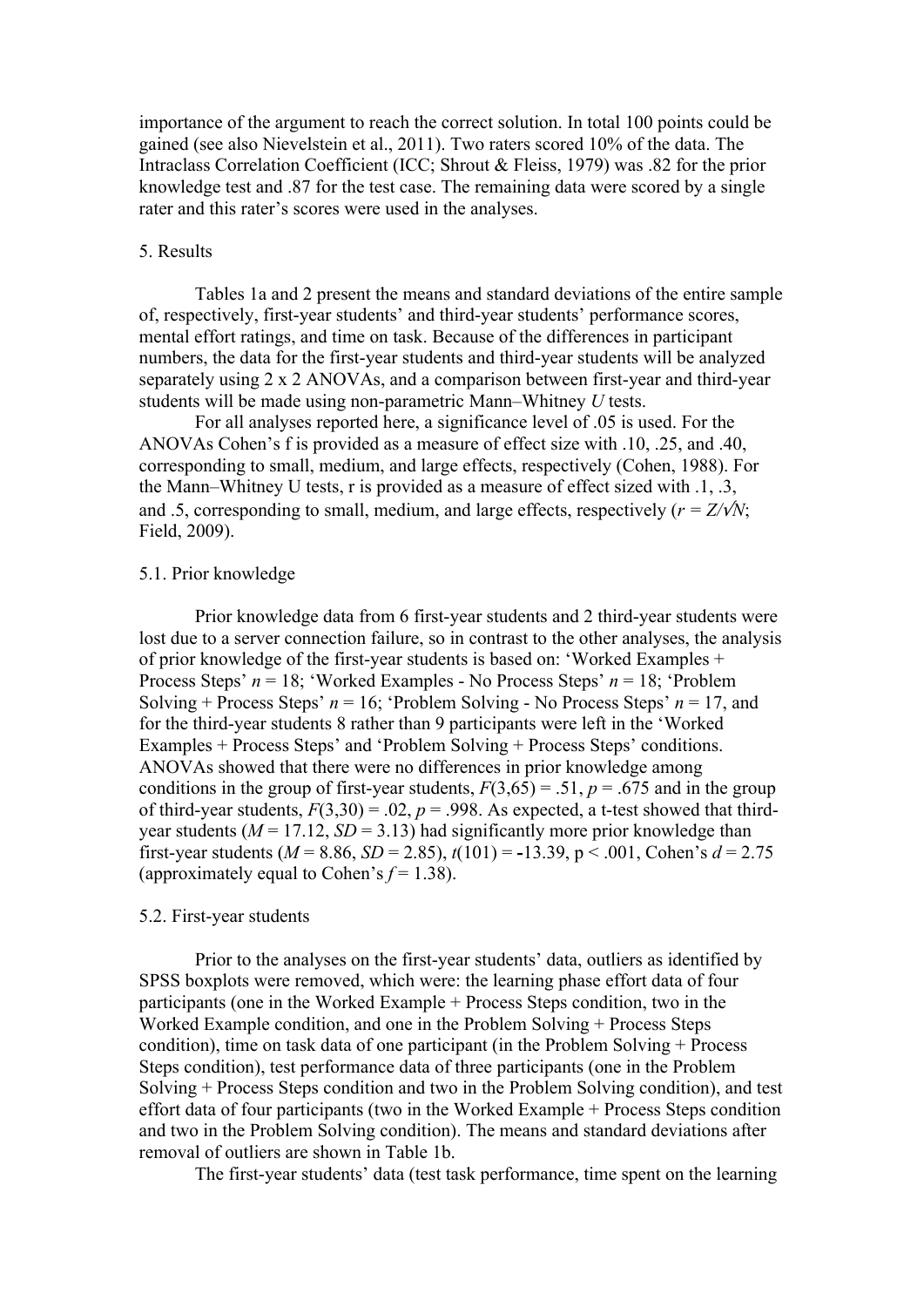tasks, mental effort invested in the learning tasks, and mental effort invested in the test task) were analyzed using 2 x 2 ANOVAs with factors 'Worked Examples' and 'Process Steps'. On test performance, there was a significant main effect of 'Worked Examples',  $F(1,68) = 105.221$ ,  $MSE = 426.037$ ,  $p < .001$ ,  $f = 1.24$ , indicating that students who studied worked examples during the learning phase, performed significantly better on the test task ( $M = 58.63$ ,  $SD = 27.74$ ) than students who engaged in problem solving ( $M = 8.59$ ,  $SD = 4.06$ ). There was no significant main effect of 'Process Steps',  $F(1,68) < 1$ , nor a significant interaction effect  $F(1,68) < 1$ . Because the assumption of homogeneity of variance was not met for the performance data (with higher variance in test performance in the worked examples groups than in the problem-solving groups), the significant main effect was also tested using ANOVA with the more robust Welch test, which showed the same result *F*(1,38.769)  $= 120.814, p < .001.$ 

The analysis of time on task in the learning phase showed a significant main effect of 'Worked Examples' (worked examples: *M* = 568.47, *SD* = 227.80; problem solving: *M* = 1146.15, *SD* = 509.58), *F*(1,70) = 58.126, *MSE* = 106135.04, *p* < .001, *f*   $= 0.75$  (Welch: *F*(1,47.883) = 38.901, *p* < .001), a significant main effect of 'Process Steps',  $F(1,70) = 19.601$ ,  $MSE = 106135.04$ ,  $p < .001$ ,  $f = 0.37$  (Welch:  $F(1.55.195) =$ 9.405,  $p = .003$ ), as well as a significant interaction,  $F(1,70) = 15.02$ ,  $MSE =$ 106135.04,  $p < .001$ ,  $f = 0.32$ . The interaction was tested with *t*-tests (equal variances; Levene's test was not significant) which indicated that the increase in learning time as a result of being given process steps was significant for students in the problem solving conditions (with process steps:  $M = 1460.72$ ,  $SD = 459.41$ , without process steps:  $M = 831.58$ ,  $SD = 337.64$ ),  $t(34) = 4.68$ ,  $p < .001$ , Cohen's  $d = 1.56$ (approximately equal to Cohen's  $f = 0.78$ ), whereas it was not significant for students in the worked examples conditions (with process steps:  $M = 589.37$ ,  $SD = 256.27$ , without process steps:  $M = 547.58$ ,  $SD = 200.18$ ),  $t(36) = .56$ ,  $p = .58$ .

The analysis of mental effort invested in the learning phase showed a significant main effect of 'Worked Examples', with students in the worked examples conditions investing less effort ( $M = 5.46$ ,  $SD = 0.79$ ) than students the problem solving conditions ( $M = 6.39$ ,  $SD = 1.39$ ),  $F(1.67) = 15.442$ ,  $MSE = 1.181$ ,  $p < .001$ ,  $f($  $= 0.42$  (Welch:  $F(1,55.651) = 12.089$ ,  $p = .001$ ), a significant main effect of 'Process Steps',  $F(1,67) = 4.912$ ,  $MSE = 1.181$ ,  $p = .030$ ,  $f = .24$  (Welch:  $F(1,67.966) = 3.973$ ,  $p = .05$ ), with students in the process steps conditions investing more effort ( $M = 6.21$ ,  $SD = 1.28$ ) than students in the no process steps conditions ( $M = 5.64$ ,  $SD = 1.10$ ). The interaction effect only neared significance,  $F(1,67) = 3.513$ ,  $p = .065$ ,  $f = .20$ , but suggests that the effects of process steps on mental effort increase only occurred in the problem solving conditions and not in the worked examples conditions (see Table 1b).

On mental effort invested in the test task no significant effects were found (main effects, both  $F(1,67) < 1$ ; interaction effect,  $F(1,67) = 2.44$ ,  $p = .12$ ).

#### 5.3. Third-year students

The same 2 x 2 ANOVAs were performed for the third-year students. On test performance, there was a significant main effect of 'Worked Examples', *F*(1,32) = 37.03,  $MSE = 497.06$ ,  $p < .001$ ,  $f = 1.02$ , indicating that students who studied worked examples during the learning phase, performed significantly better on the test task (*M*  $= 82.28$ , *SD* = 18.11) than students who engaged in problem solving (*M* = 37.06, *SD* = 26.71). There was no significant main effect of 'Process Steps', *F*(1,32) < 1, nor a significant interaction effect,  $F(1,32) = 3.06$ ,  $MSE = 497.06$ ,  $p = .09$ . Because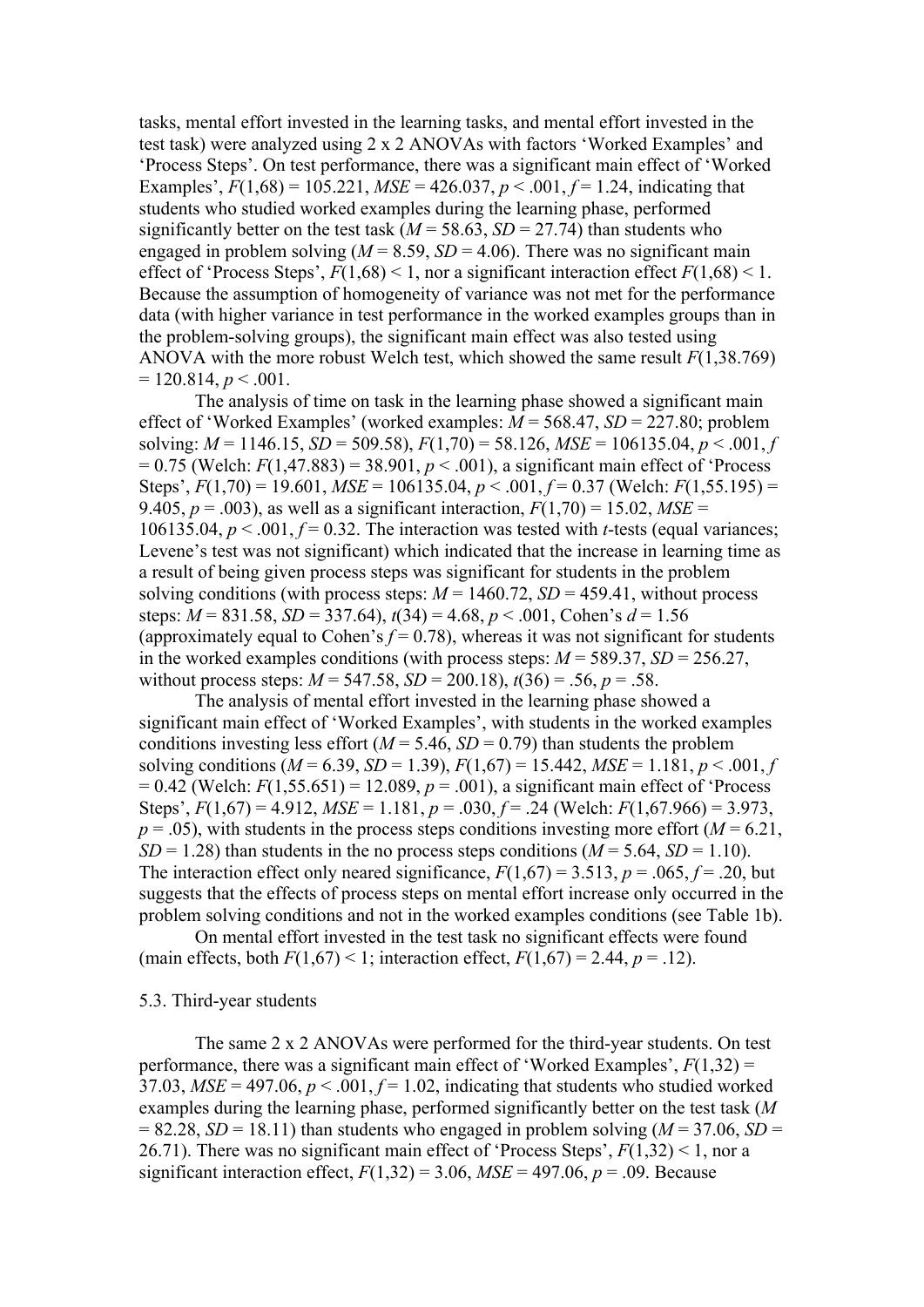performance data were not normally distributed in all conditions, we also conducted non-parametric Mann–Whitney *U* tests, which showed the same results: a significant effect of 'Worked Examples'  $Z = 4.13$ ,  $p < .001$ ,  $r = .688$ , but no significant effect of 'Process Steps' *Z* = .127, *p* = .899.

The analysis of time on task in the learning phase showed a significant main effect of 'Worked Examples' (worked examples: *M* = 427.36, *SD* = 162.21; problem solving:  $M = 975.58$ ,  $SD = 363.38$ ),  $F(1.32) = 36.03$ ,  $MSE = 75078.72$ ,  $p < .001$ ,  $f =$ 1.00. There was no significant main effect of 'Process Steps',  $F(1,32) = 2.43$ ,  $p = .13$ , nor a significant interaction effect,  $F(1,32) = 1.43$ ,  $p = .24$ .

The analysis of mental effort invested during the learning phase showed no significant main effects ('Worked Examples:  $F(1,32) = 2.22$ ,  $p = .15$ ; 'Process Steps':  $F(1,32)$  < 1) or interaction effect  $(F(1,32) = 1.10, p = .30)$ .

Neither did mental effort invested in the test task show significant main effects (Worked Examples: *F*(1,32) < 1; 'Process Steps': *F*(1,32) = 1.19, *p* = .28) or interaction effect  $(F(1,32) \le 1)$ .

#### 5.4. First-year vs. third-year students

Mann–Whitney *U* tests showed that third-year students performed significantly higher on the test case  $(M = 59.67, SD = 32.12)$  than first-year students  $(M = 34.76, SD = 31.64), Z = 3.71, p < .001, r = .35, had to invest less effort in the$ learning tasks ( $M = 4.46$ ,  $SD = 1.52$ ; mean rank: 37.51) than first-year students ( $M =$ 5.75,  $SD = 1.41$ ; mean rank: 64.87),  $Z = -4.22$ ,  $p < .001$ ,  $r = .40$ , and had to invest less effort  $(M = 4.61, SD = 1.50$ ; mean rank: 39.58) in performing the test task than first-year students ( $M = 5.88$ ,  $SD = 1.47$ ; mean rank: 63.88),  $Z = 3.81$ ,  $p < .001$ , *r* = .36. Time spent on the learning tasks did not differ significantly between third-year (*M* = 701.47, *SD* = 392.68; mean rank: 49.14) and first-year students (*M* = 882.87, *SD* = 561.81; mean rank: 59.29), *Z* = **-** 1.56, p = .120.

# 6. Discussion

This study investigated whether providing first- and third-year students with instructional support consisting of worked examples, process steps, or both, during learning, improved their learning to reason about this type of cases as measured by performance on a test task. In line with our hypothesis, a worked example effect was found for novice students: First-year students performed best on the test case when they had studied worked examples during the learning phase. Moreover, despite their higher level of expertise as corroborated by their higher prior knowledge scores, higher test performance, and lower mental effort ratings, the same applied to thirdyear students. That is, an expertise reversal effect did not occur.

The finding that studying worked examples leads to better test performance with less time on task, and less mental effort invested during learning (at least for first-year students; the difference in invested effort failed to reach significance for third-year students, possibly due to the smaller sample size), replicates that of other studies (e.g., Paas & Van Merriënboer, 1994; Van Gog et al., 2006). In contrast to some other studies (e.g., Paas, 1992; Paas & Van Merriënboer, 1994), however, we found no differences among conditions in mental effort invested in the test task. Potentially, this is a consequence of differences between the current study and prior studies in the number of examples provided; studies using less structured tasks often provide more than two examples (which is possible because the tasks are much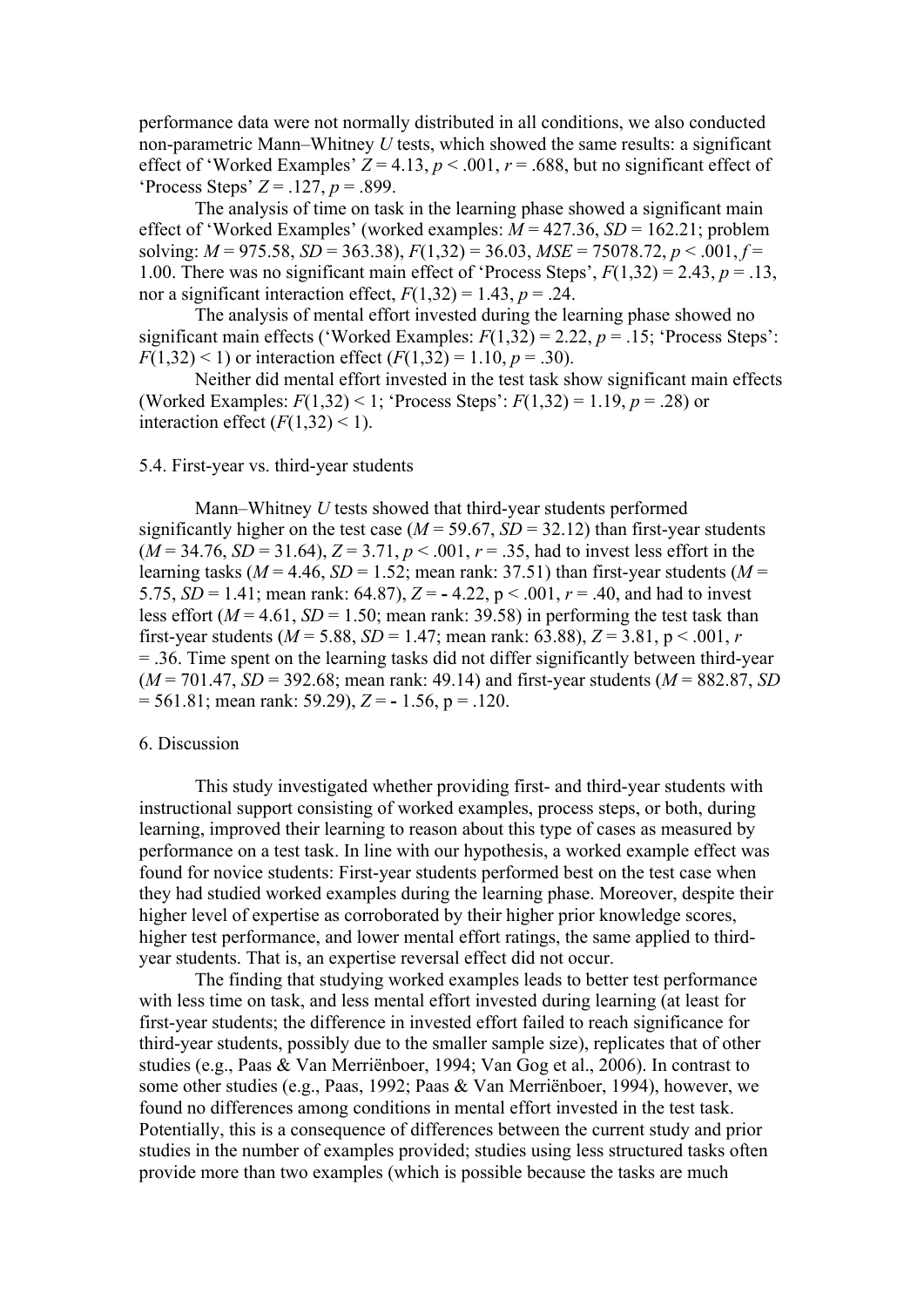shorter), which would offer more opportunities for schema construction or schema elaboration. Nonetheless, these findings do indicate that studying worked examples was more efficient in terms of the learning process, that is, higher test performance was reached with lower investment of time and effort during learning, and in terms of the quality of learning outcomes, that is, higher test performance was reached with equal investment of mental effort in the test (see Van Gog & Paas, 2008).

Providing students only with process steps to be taken (i.e., without being combined with worked examples), resulted in higher time on task for the first-year students, but did not improve their learning, so this does not seem to be an effective form of instructional guidance. Possibly, students are not able to effectively use the steps to guide their problem solving, because they need to find out for themselves what they have to do at each of those steps and why, which does not reduce cognitive load imposed by (ineffective) search processes and strategies.

There are several (potential) limitations to this study. First, a limitation of this study was the small sample of third year students, due to which the power of the analyses of the third-year students data was lower (.64 according to post hoc power analysis using G**\***Power 3.1.3, assuming large effects; Faul, Erdfelder, Buchner, & Lang, 2009) than the power of the analyses of first-year students' data (.93 according to post hoc power analysis using G**\***Power 3.1.3, assuming large effects; Faul et al., 2009). So it is possible that some effects that neared significance, would have been significant with larger sample sizes. Second, a potential limitation of this study is that we cannot rule out that the activation of conceptual knowledge (required for the prior knowledge test) may have had a differential effect for first and third year students during the learning phase. However, even if the activation of prior knowledge would have boosted third year students' performance more than first year students' performance, it is unlikely that this would be the sole explanation for the performance differences between first and third year students on the test case, because the available conceptual knowledge would likely also have been activated by the cases in the learning phase. More importantly, because prior knowledge test performance did not differ between conditions for either the first or the third year students, the instructional effects are not due to differences in prior knowledge. Third, another potential limitation is that we did not use a transfer test case, on which different laws would apply. As a consequence, it is not entirely clear whether the beneficial effects of worked examples on performance on the test case result from an improvement in knowledge about the laws that applied in the cases used here, or from an improvement in the process of reasoning itself, or both. Future studies might analyze performance on novel cases where other laws apply to get an indication of the extent to which worked examples contribute to enhanced reasoning processes (i.e., transfer in terms of preparation for future learning; Bransford & Schwartz, 1999).

Nevertheless, the findings from this study clearly show that worked examples are also effective for learning less structured tasks as Rourke and Sweller (2009) suggested, despite the suggestion by Schmidt et al. (2007) that findings on instructional support on highly structured tasks might not necessarily apply to less structured tasks. These findings suggest that implementing a heavier reliance on worked examples in curricula may be an interesting option for law educators. Of course, because this study was highly controlled and of short duration, future research should establish whether the beneficial effects of worked examples could also be found in more ecologically valid settings over a longer period of time.

Moreover, the findings from this study suggest that an expertise reversal effect may not occur on less structured tasks, even though the tasks were at a level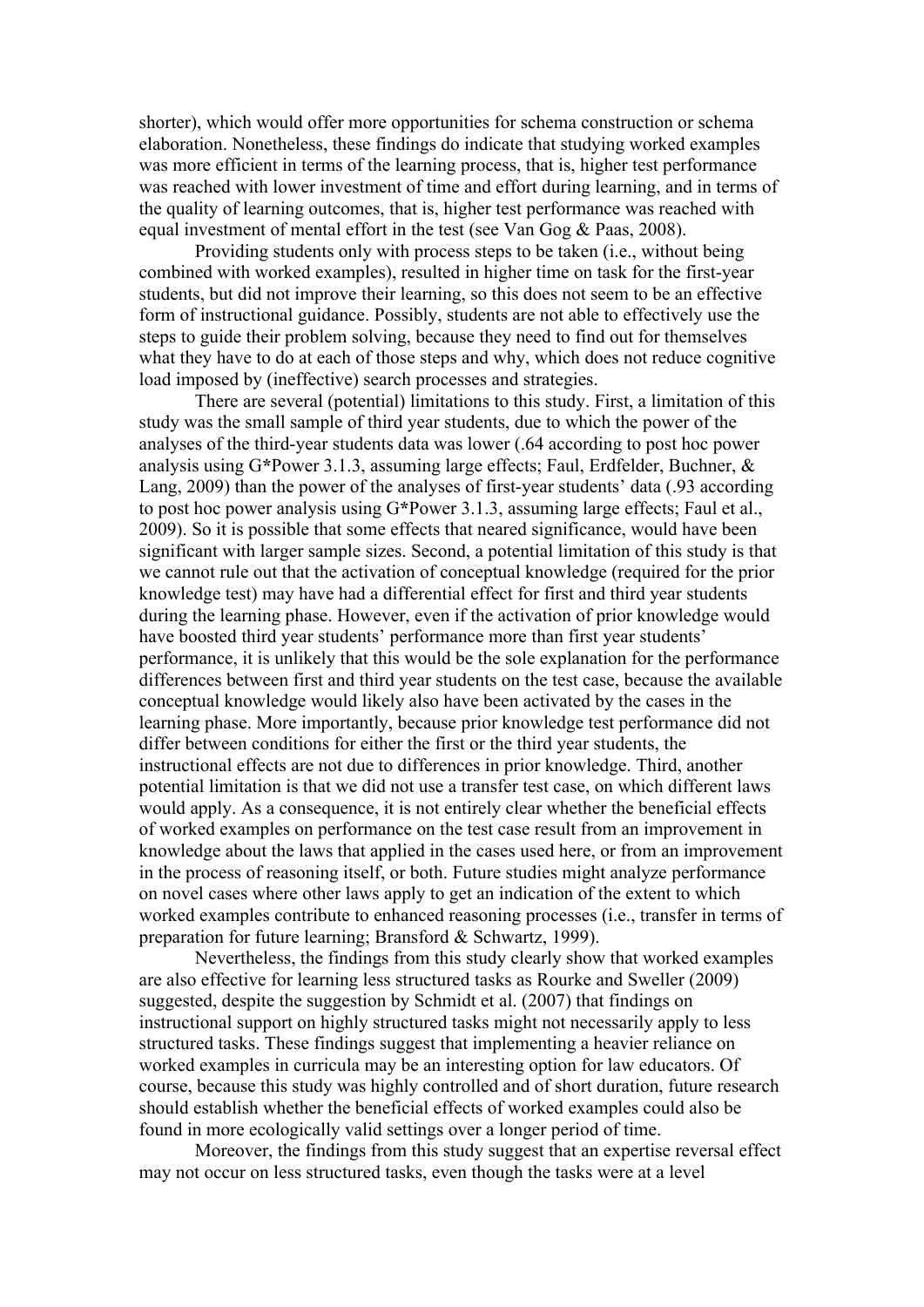appropriate for novices, and even though the advanced students had a much more prior knowledge and had a much higher level of performance on those tasks than the novices – as becomes clear when comparing the scores from the problem solving conditions (see Tables 1a, 1b and 2). What is not entirely clear, however, and should be addressed in future research, is what this means for the expertise reversal effect. As mentioned above, based on our data it is not possible to distinguish whether the beneficial effects of worked examples on performance on the test case result from an improvement in knowledge about the laws that applied in the cases used here, or from an improvement in the process of reasoning itself, or both, and so it might be the case that the reason why worked examples were effective are different for first year and third year students. It is possible that third-year students in the problem-solving conditions performed better on the tasks because they had more conceptual knowledge and were more familiar with the organization of the civil code. This combination would result in more effective and efficient search processes for those students, while first-year students experience many difficulties with those aspects of the task (Nievelstein et al., 2011). However, subsequently using the information found in that search process to develop a good line of argument in relation to the case, is a highly variable task component that might still be difficult for third-year students (see e.g., Voss, 2006), which might explain why they still benefitted from the examples. In other words, it is possible that third-year students did not need the support provided by worked examples on certain aspects of the task on which first-year students did benefit from it, but that third-year students still benefitted from the support the examples provided on other aspects of the task. Unfortunately, based on our data, it is not possible to distinguish on which components they did and did not benefit from the examples; future studies could address this question by using process-tracing techniques such as verbal reporting (Ericsson & Simon, 1993), eye tracking (Holmqvist et al., 2011) or a combination of both (e.g., Van Gog, Paas, Van Merriënboer, & Witte, 2005), to study which parts of examples are studied most deeply by advanced students and how this affects performance on a test case.

Another option to address this question would be to look at completion problems (i.e., partly worked examples with blank steps for the student to complete; Paas, 1992) that vary in which aspects are worked out and which aspects the student has to complete. This would also shed light on what our finding regarding the expertise reversal effect would entail for a completion or fading strategy (see Renkl & Atkinson, 2003) with less structured tasks. Research with well-structured tasks has shown that instructional support needs to be high initially and should then be gradually decreased, or faded out, when students' expertise on the task increases. This is done by providing students with fully worked examples initially, followed by completion problems with an increasing number of blanks for the learner to complete, ending with solving problems without any support. The findings of our study suggest that the dynamics of this fading principle may be different with less structured tasks, and that in deciding which steps to delete, it should be considered which task aspects can be faded earlier and which aspects should only be faded relatively late in a task sequence.

#### Acknowledgments

We would like to thank LL.M. Helma Severeyns-Wijenbergh for developing the materials, the Faculty of Law at Tilburg University for the facilitation of this study, and Prof. Dr. Huub Spoormans for his helpful suggestions concerning previous drafts of this article.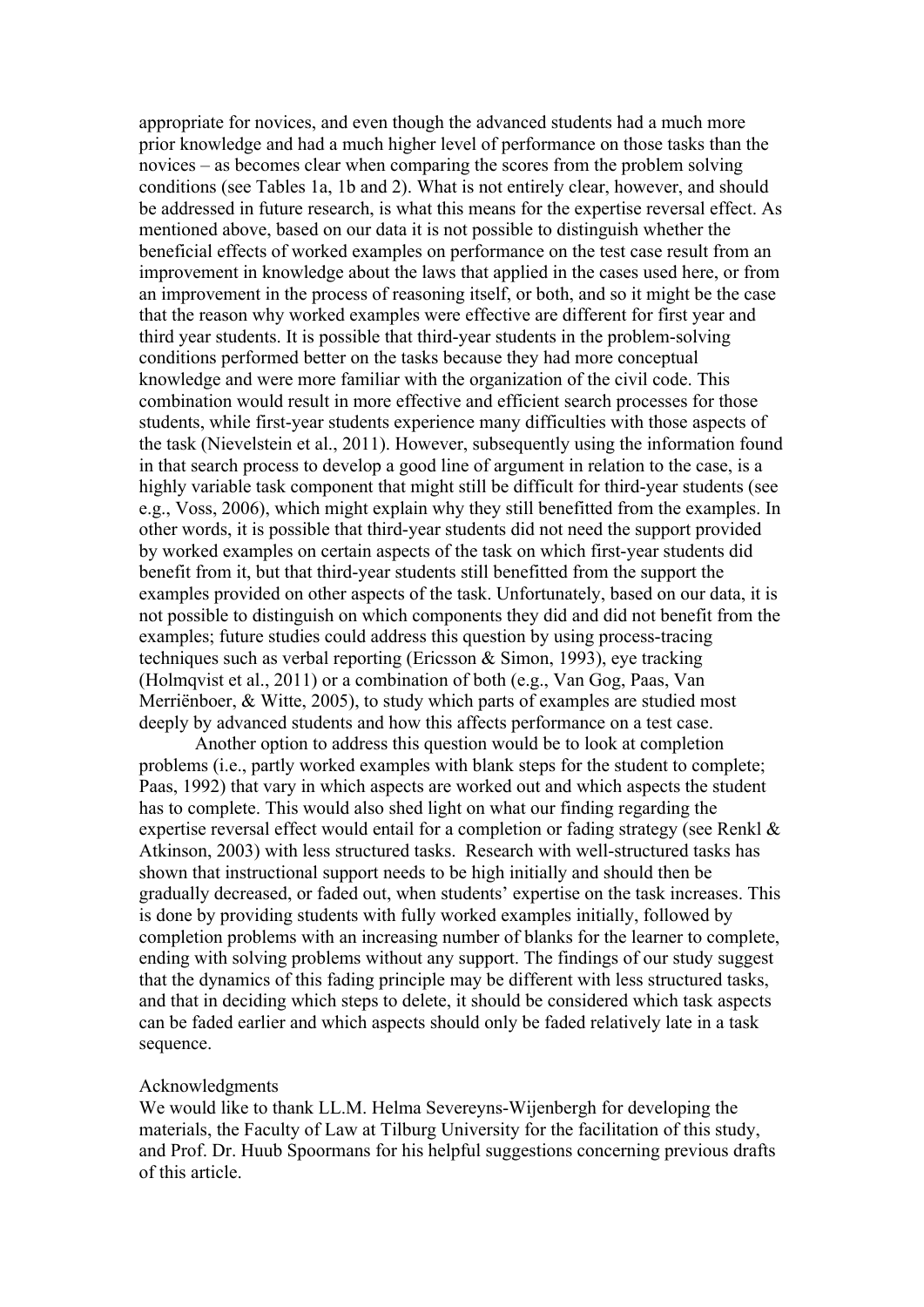References

- Algra, N. E., Barmentlo, D. G., Beelen, S. T. M., Van den Bergh, A., Boel, F. C., De Boer, A. H., et al. (2000). *Juridisch woordenboek* [Legal dictionary]. Nijmegen. The Netherlands: Ars Aequi.
- Atkinson, R. K., Derry, S. J., Renkl, A., & Wortham, D. W. (2000). Learning from examples: Instructional principles from the worked examples research. *Review of Educational Research, 70*, 181–214.
- Blasi, G. (1995). What lawyers know: Lawyering expertise, cognitive science, and the functions of theory. *Journal of Legal Education, 45*, 313–397.
- Boshuizen, H. P. A., & Schmidt, H. G. (1992). On the role of biomedical knowledge in clinical reasoning by experts, intermediates, and novices. *Cognitive Science, 16*, 153–184.
- Boshuizen, H. P. A., & Schmidt, H. G. (2008). The development of clinical reasoning expertise. In J. Higgs, M. A. Jones, S. Loftus, & N. Christensen (Eds.), *Clinical reasoning in the health professions* (3rd ed., pp. 113–121). London: Butterworth-Heinemann.
- Bransford, J. D., & Schwartz, D. L. (1999). Rethinking transfer: A simple proposal with multiple implications. *Review of Research in Education, 24*, 61–100.
- Cohen, J. (1988). *Statistical power analysis for the behavioural sciences* (2nd ed.). Hillsdale, NJ: Erlbaum.
- Custers, E. J. F. M., Boshuizen, H. P. A., & Schmidt, H. G. (1998). The role of illness scripts in the development of medical diagnostic expertise: Results from an interview study. *Cognition and Instruction, 16*, 367–398.
- Deegan, D. H. (1995). Exploring individual differences among novices reading in a specific domain: The case of law. *Reading Research Quarterly, 30*, 154–170.
- Ericsson, K. A., & Simon, H. A. (1993). *Protocol analysis: Verbal reports as data*  (Rev.ed.). Cambridge, MA: MIT Press.
- Faul, F., Erdfelder, E., Buchner, A., & Lang, A.-G. (2009). Statistical power analyses using G**\***Power 3.1: Tests for correlation and regression analyses. *Behavior Research Methods, 41*, 1149–1160.
- Field, A. (2009). *Discovering statistics using SPSS*. London: Sage Publications.
- Holmqvist, K., Nyström, M., Andersson, R., Dewhurst, R., Jarodzka, H., & Van de Weijer, J. (2011). *Eye tracking a comprehensive guide to methods and measures*. Oxford, UK: Oxford University Press.
- Jonassen, D. H. (1997). Instructional design models for well-structured and illstructured problem-solving learning outcomes. Educational Technology *Research and Development, 45*(1), 65–94.
- Kalyuga, S. (2007). Expertise reversal effect and its implications for learner-tailored instruction. *Educational Psychology Review, 19*, 509–539.
- Kalyuga, S., Ayres, P., Chandler, P., & Sweller, J. (2003). The expertise reversal effect. *Educational Psychologist, 38*, 23–31.
- Kalyuga, S., Chandler, P., Tuovinen, J. E., & Sweller, J. (2001). When problem solving is superior to studying worked examples. *Journal of Educational Psychology, 93*, 579–588.
- Kalyuga, S., & Renkl, A. (2010). Expertise reversal effect and its instructional implications: Introduction to the special issue. *Instructional Science, 38*, 209–215.
- Koedinger, K. R., & Aleven, V. (2007). Exploring the assistance dilemma in experiments with cognitive tutors. *Educational Psychology Review, 19*, 239–264.
- Lindahl, L. (2004). Deduction and justification in the law: The role of legal terms and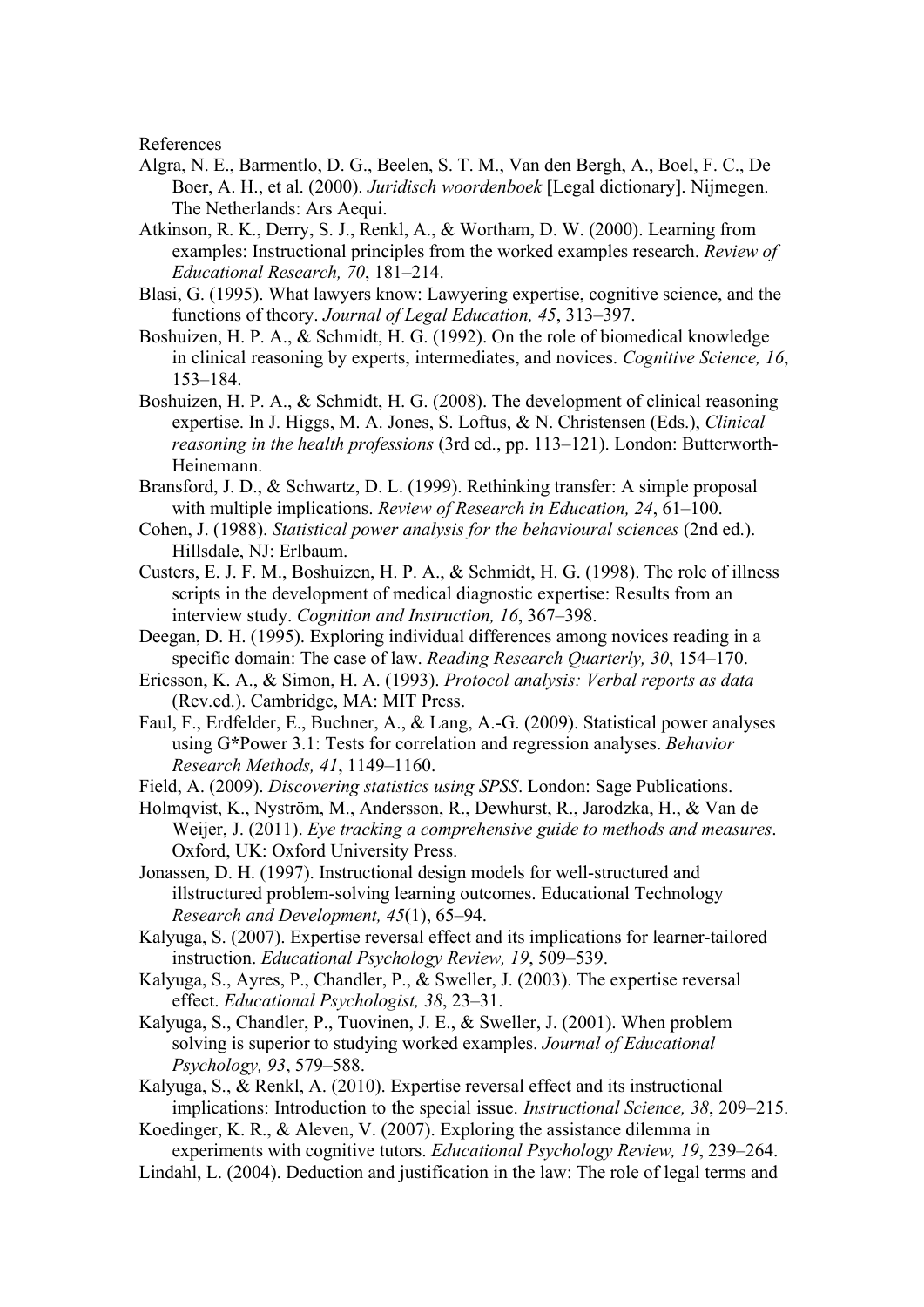concepts. *Ratio Juris, 17*, 182–202.

- Lundeberg, M. A. (1987). Metacognitive aspects of reading comprehension: Studying understanding in case analysis. *Reading Research Quarterly, 22*, 407–432.
- McLaren, B. M., Lim, S., & Koedinger, K. R. (2008). When and how often should worked examples be given to students? New results and a summary of the current state of research. In B. C. Love, K. McRae, & V. M. Sloutsky (Eds.), *Proceedings of the 30th annual conference of the cognitive science society* (pp. 2176–2181). Austin, TX: Cognitive Science Society.
- Nievelstein, F., Van Gog, T., Boshuizen, H. P. A., & Prins, F. J. (2008). Expertiserelated differences in ontological and conceptual knowledge in the legal domain. *European Journal of Cognitive Psychology, 20*, 1043–1064.
- Nievelstein, F., Van Gog, T., Boshuizen, H. P. A., & Prins, F. J. (2010). Effects of conceptual knowledge and availability of information sources on law students' legal reasoning. *Instructional Science, 38*, 23–35.
- Nievelstein, F., Van Gog, T., Van Dijck, G., & Boshuizen, H. P. A. (2011). Instructional support for novice law students: Reducing search processes and explaining concepts in cases. *Applied Cognitive Psychology, 25*, 408–413.
- Paas, F. (1992). Training strategies for attaining transfer of problem-solving skill in statistics: A cognitive load approach. *Journal of Educational Psychology, 84*, 429–434.
- Paas, F., Tuovinen, J. E., Tabbers, H., & Van Gerven, P. W. M. (2003). Cognitive load measurement as a means to advance cognitive load theory. *Educational Psychologist, 38*, 63–71.
- Paas, F., & Van Merriënboer, J. J. G. (1994). Variability of worked examples and transfer of geometrical problem-solving skills: A cognitive load approach. *Journal of Educational Psychology, 86*, 122–133.
- Reisslein, J., Atkinson, R. K., Seeling, P., & Reisslein, M. (2006). Encountering the expertise reversal effect with a computer-based environment on electrical circuit analysis. *Learning and Instruction, 16*, 92–103.
- Renkl, A., & Atkinson, R. K. (2003). Structuring the transition from example study to problem solving in cognitive skills acquisition: A cognitive load perspective. *Educational Psychologist, 38*, 15–22.
- Renkl, A. (2005). The worked examples principle in multimedia learning. In R. E. Mayer (Ed.), *The Cambridge handbook of multimedia learning* (pp. 229–244). New York: Cambridge University Press.
- Rourke, A., & Sweller, J. (2009). The worked-example effect using ill-defined problems: Learning to recognise designers' styles. *Learning and Instruction, 19*, 185–199.
- Rummel, N., & Spada, H. (2005). Learning to collaborate: An instructional approach to promoting collaborative problem solving in computer-mediated settings. *Journal of the Learning Sciences, 14*, 201–241.
- Salden, R. J. C. M., Koedinger, K. R., Renkl, A., Aleven, V., & McLaren, B. M. (2010). Accounting for beneficial effects of worked examples in tutored problem solving. *Educational Psychology Review, 22*, 379–392.
- Salmoni, A. W., Schmidt, R. A., & Walter, C. B. (1984). Knowledge of results and motor learning: A review and critical reappraisal. *Psychological Bulletin, 95*, 355–386.
- Schmidt, H. G., Loyens, S. M. M., Van Gog, T., & Paas, F. (2007). Problem-based learning is compatible with human cognitive architecture: Commentary on Kirschner, Sweller, and Clark (2006). *Educational Psychologist, 42*, 91–97.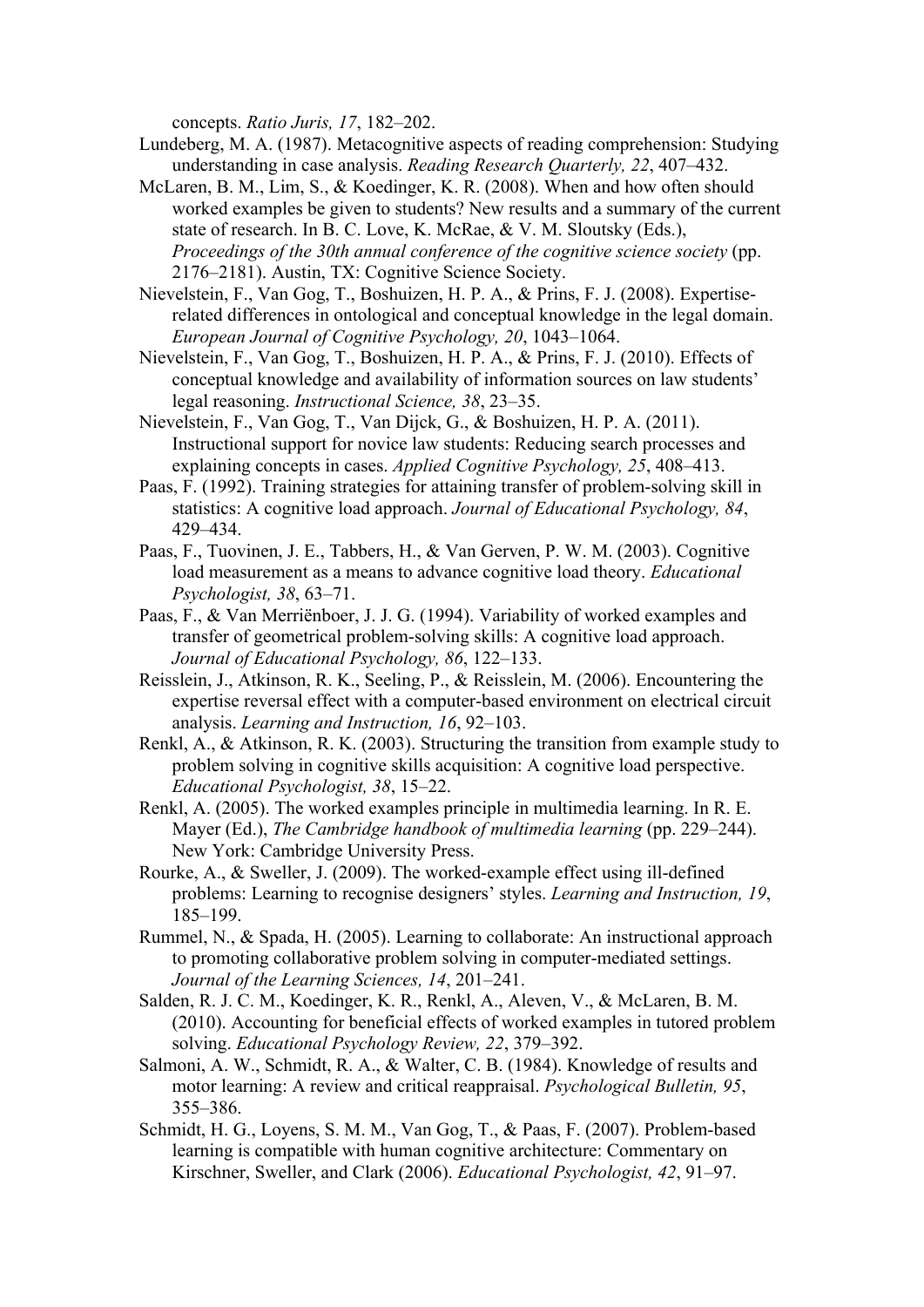- Schwonke, R., Renkl, A., Krieg, C., Wittwer, J., Aleven, V., & Salden, R. (2009). The worked-example effect: Not an artefact of lousy control conditions. *Computers in Human Behavior, 25*, 258–266.
- Schworm, S., & Renkl, A. (2007). Learning argumentation skills through the use of prompts for self-explaining examples. *Journal of Educational Psychology, 99*, 285–296.
- Shrout, P. E., & Fleiss, J. L. (1979). Intraclass correlations: Uses in assessing rater reliability. *Psychological Bulletin, 86*, 420–428.
- Sullivan, M. W., Colby, A., Welch-Wegner, J., Bond, L., & Shulman, L. S. (2007). *Educating lawyers*. San Francisco: Jossey-Bass.
- Sweller, J. (1988). Cognitive load during problem solving: Effects on learning. *Cognitive Science, 12*, 257–285.
- Sweller, J., & Cooper, G. A. (1985). The use of worked examples as a substitute for problem solving in learning algebra. *Cognition and Instruction, 2*, 59–89.
- Sweller, J. (2005). The redundancy principle in multimedia learning. In R. E. Mayer (Ed.), *The Cambridge handbook of multimedia learning* (pp. 159–167). New York: Cambridge University Press.
- Sweller, J., Van Merriënboer, J. J. G., & Paas, F. (1998). Cognitive architecture and instructional design. *Educational Psychology Review, 10*, 251–296.
- Toulmin, S. E., Rieke, R., & Janik, A. (1984). *An introduction to reasoning*. New York: Macmillan Publishing Company.
- Van Gog, T., Kester, L., & Paas, F. (2011). Effects of worked examples, exampleproblem, and problem-example pairs on novices' learning. *Contemporary Educational Psychology, 36*, 212–218.
- Van Gog, T., & Paas, F. (2008). Instructional efficiency: Revisiting the original construct in educational research. *Educational Psychologist, 43*, 16–26.
- Van Gog, T., Paas, F., & Van Merriënboer, J. J. G. (2006). Effects of process-oriented worked examples on troubleshooting transfer performance. *Learning and Instruction, 16*, 154–164.
- Van Gog, T., Paas, F., & Van Merrienboer, J. J. G. (2008). Effects of studying sequences of process-oriented and product oriented worked examples on troubleshooting transfer efficiency. *Learning and Instruction, 18*, 211–222.
- Van Gog, T., Paas, F., Van Merriënboer, J. J. G., & Witte, P. (2005). Uncovering the problem-solving process: Cued retrospective reporting versus concurrent and retrospective reporting. *Journal of Experimental Psychology: Applied, 11*, 237– 244.
- Van Gog, T., & Rummel, N. (2010). Example-based learning: Integrating cognitive and social-cognitive research perspectives. *Educational Psychology Review, 22*, 155–174.
- Van Merriënboer, J. J. G. (1997). *Training complex cognitive skills: A fourcomponent instructional design model for technical training*. Englewood Cliffs, NJ: Educational Technology Publications.
- Van Merriënboer, J. J. G., & Kirschner, P. A. (2007). *Ten steps to complex learning: A systematic approach to four-component instructional design*. Mahwah, NJ: Erlbaum.
- Voss, J. F. (2006). Toulmin's model and the solving of ill-structured problems. In D. Hitchcock & B. Verheij (Eds.), *Arguing on the Toulmin model: New essays in argument analysis and evaluation* (pp. 303–311). Dordrecht, The Netherlands: Springer.
- Vranken, J. B. M. (2006). *Exploring the jurist's frame of mind*. Deventer, The